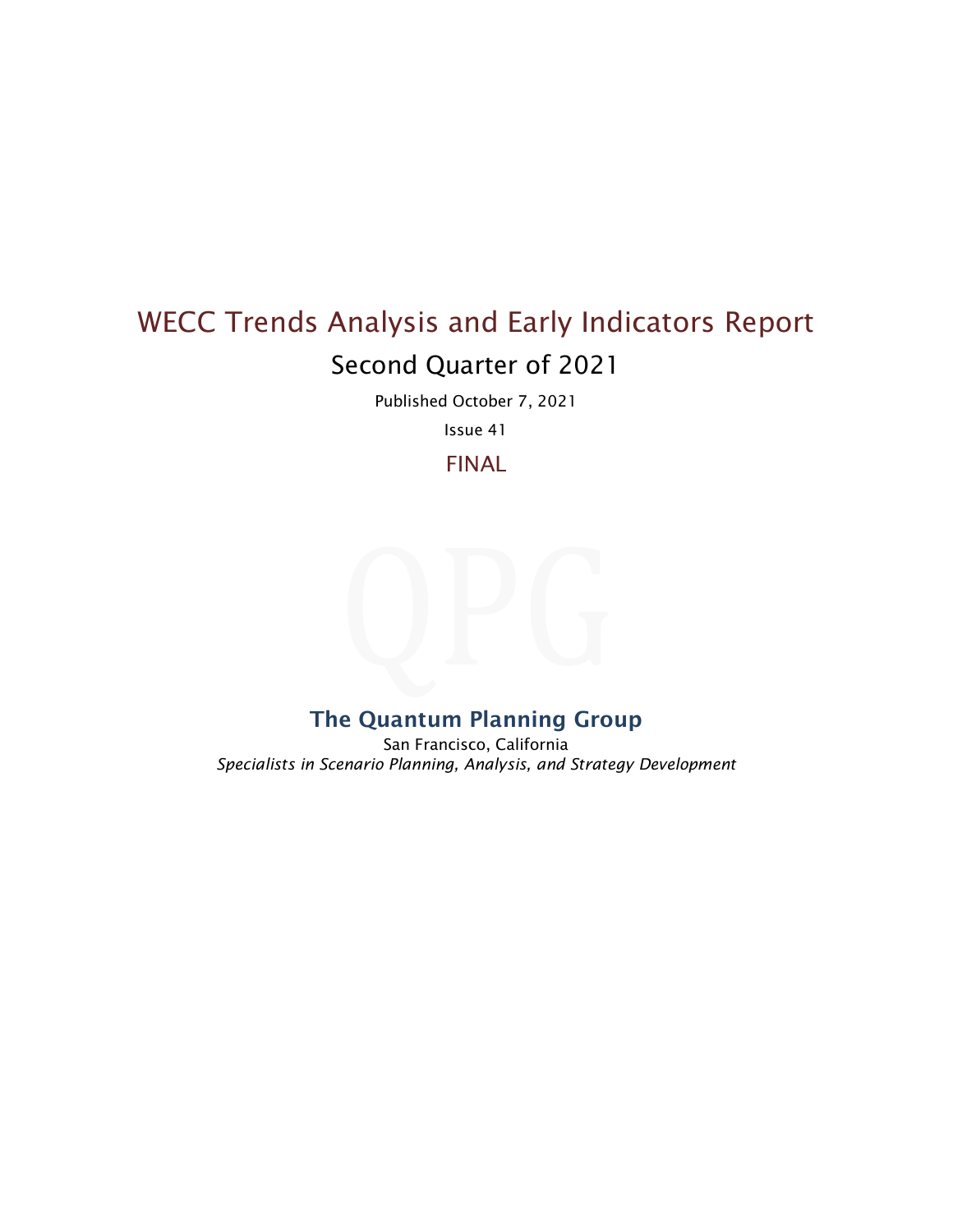## EXECUTIVE SUMMARY

The Trends Analysis and Early Indicators Report (the Trends Report) by the Quantum Planning Group (QPG) covers events, studies, reports, and research from the Third Quarter of 2021 (3Q21). The report is produced for WECC and the Scenarios Work Group (SWG), and it is distributed widely to WECC staff and its Stakeholders. Trends Reports provide insight into current events and longer term trends and their implications for WECC and its stakeholders within the Western Interconnection. QPG utilizes WECC's EPS— Events, Pattern, and Structure—tracking system to prepare the Trends Reports. Our analysis also considers and builds on learnings from past Trends Reports, which are [here.](https://www.wecc.biz/SystemAdequacyPlanning/Pages/Scenario-Planning.aspx) The overall time frame for this report is the current day through 20 years in the future. Thus, it considers events that could lead to the emergence of industry-level impactful events and reliability risks at any point within the 0-20-year planning horizon. This report is organized around three sections:

- 1. WECC 2020 Reliability Risk Priorities we look at each risk area, and note the short, medium, and long-term risk levels as of October 7, 2021. We discuss recent events and trends that may impact each risk area.
- 2. Challenges of Achieving a 100% Renewables Power System in the US The National Renewables Laboratory (NREL) and the Department of Energy (DOE) of June 16, 2021
- 3. Broader Trends, Uncertainties, and Wild Cards Other events in the first quarter that have a broader impact beyond the reliability risks fall into six areas.

## **Report Highlights**

## **WECC Reliability Risk Priorities**

By their very definitions, the four reliability risks will play out over a long time as they deal with ongoing structural changes in the Bulk Power System (BPS) and the Distributed Power System (DPS), changing consumer choices, and climate change-driven events. *Therefore, the long-term view plays a continuing critical role in WECC's planning processes.* 

We cannot know whether any electric power system plans and actions will come to fruition—we fully expect them to change over time—or whether they will effectively eliminate, moderate, or mitigate reliability risks over the next 20 years. It is entirely in WECC's purview to test, analyze, and gauge the impacts to risks of those plans. *Therefore, we did not assume any medium or long term actions that will affect the risks one way or another.*

*Resource Adequacy & Performance:* Short-term Risk Level is MODERATE trending to HIGH and trending Severe in the Medium to Long term. While risk in this area is largely driven by the interplay of the other Risk Priorities as discussed below, there is an area that may provide a more direct threat and could drive increasing risk levels over the medium to long term: uncoordinated transmission planning and expansion in the 10-20 year timeframe. Cyberthreats remain a high risk to the electric power system.

*Changing Resource Mix: S*hort-Term Risk Level is MODERATE trending to HIGH and elevated to SEVERE in the long term. We have elevated this priority's long term risk due to a continuing uncoordinated drive towards 100% renewables/clean energy futures, both nationally and within the Western Interconnection. Additionally, we are now seeing new analyses and study reports shedding light on the challenges associated with achieving a 100% clean energy future in the US.

*Distribution System and Customer Load:* Short-Term Risk Level is LOW trending to MODERATE to HIGH in the Medium term, and SEVERE in the Long term. As noted in recent study reports, the DPS will see significant changes in the next 20 years, seeing more renewable resources added. As it takes on roles previously served by the BPS, more distribution lines will be needed and existing lines upgraded. There are ongoing uncertainties in just how customer load will change with high levels of electrification, especially with high EV adoption, and how the changes affect the DPS and BPS. As these changes play out, the need to integrate the BPS and DPS will become acute.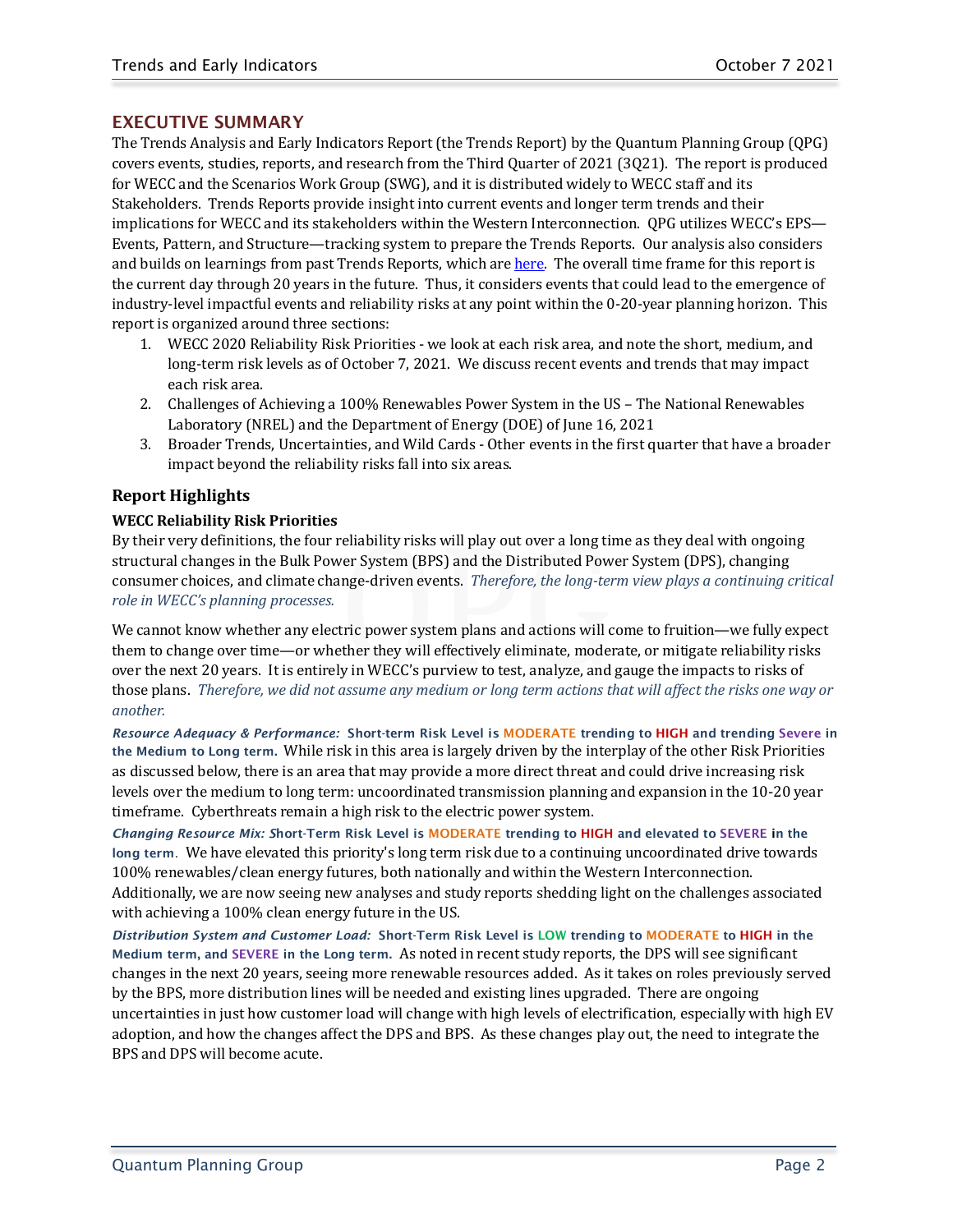*Extreme Natural Events:* Short-Term Risk Level is HIGH with a clear trend towards SEVERE in the Medium and Long term. This past summer saw the increasing effects of global warming and climate change as the Western Drought and wildfire events accelerated across the Western Interconnection, and hydropower has declined. In a stark new report, a team of National Oceanic and Atmospheric Administration (NOAA) and independent researchers found the drought across the Southwest is the worst in the instrumental record, which dates to 1895. Our updated Table of Reliability Risk Priorities and expanded discussion begins on page 6.

#### **Challenges of Achieving a 100% Renewables Power System in the US**

The Scenario Work Group of WECC is currently involved in assessing study cases to generate a greater understanding of the reliability risks and impacts of a 100% renewable BPS in the Western Interconnection.

Of particular interest to the SWG, WECC Staff, and stakeholders, new studies were completed by the National Renewable Energy Laboratory (NREL) on June 16, 2021. The studies offer essential insights into the technical and economic challenges that need to be overcome to achieve 100% renewable electric power across the United States. Of note: the studies are also finding the same issues as the SWG studies, namely, both reliability and market issues in balancing supply and demand and the need for a yet to be developed or even undiscovered flexible clean energy source. For more details, see page 11.

#### **Broader Trends & Uncertainties**

Pandemics, the economy, national policy, and sometimes state and provincial policies are influenced by global and international events, especially over the long term—the Trends Reports' focus. These issues can impact reliability issues in the Western Interconnection via their influence on economic growth, technology innovation and adoption, and policy formation at the national, state, and provincial levels. Those influences may play out over time, and thus readers need to be in a mode of learning, curiosity, and imagining. For more details on these events and how they may impact the Western Interconnection, the power system, and BPS reliability, please see the report section beginning on page 12.

The Coronavirus Pandemic - The Pandemic is a long way from being over. Despite the fast development of highly effective mRNA vaccines and governments' vaccination efforts, it's still a race between vaccination rates and infections, new Covid-19 variants, and new vaccines or booster shots. So far, we are losing that race. New confirmed cases of Covid-19 remain high in the US, and vaccination rates are still unequal across the states and well below what is needed to control the virus. Hospital ICU beds are full, and hospitals are turning away patients with other acute conditions. Some good news, as of October 4, 2021, new daily reported cases are down 9.6%, and deaths are down 4.5%. At least 43,639,012 cases and 701,988 deaths (more than the Spanish Flu pandemic in 1918-1919) have been reported in the US since February 29, 2020.

The Economy - On the economic front, North American and global economies continue to slow in the face of the surge of the Delta Covid-19 variant and supply chain breakdowns. Forecasters are downgrading their growth forecasts for 2021 and the first half of 2022. We see price spikes as pent-up demand still outpaces supply. Supply chains across the globe are broken due to a shortage of goods and shipping containers combined with new Covid restrictions at ports and in manufacturing. China has a new issue—electricity supplies are running low, and factories and cities have lost or have had power cut back—manufacturing has slowed dramatically. A significant amount of equipment used in the US power system is manufactured in Asia and Europe. Supply chain and manufacturing slowdowns may cause delayed BPS and DPS plant, equipment, transmission maintenance and repairs, and new projects.

Climate Change – Climate change accelerates and becomes more widespread, as detailed in a new report from the United Nations Intergovernmental Panel on Climate Change (IPCC). The report updates current data and validates findings of new and improved modeling techniques. The most critical finding is that climate scientists reached an "unequivocal" consensus on human-made warming. The report makes clear that the planet will warm by 1.5° Celsius in the next two decades without drastic moves to eliminate greenhouse gas pollution. It also notes that methane emissions are a leading contributor to global warming. Additional warming would be expected to accentuate extreme natural events, one of WECC's current Reliability Risk Priorities.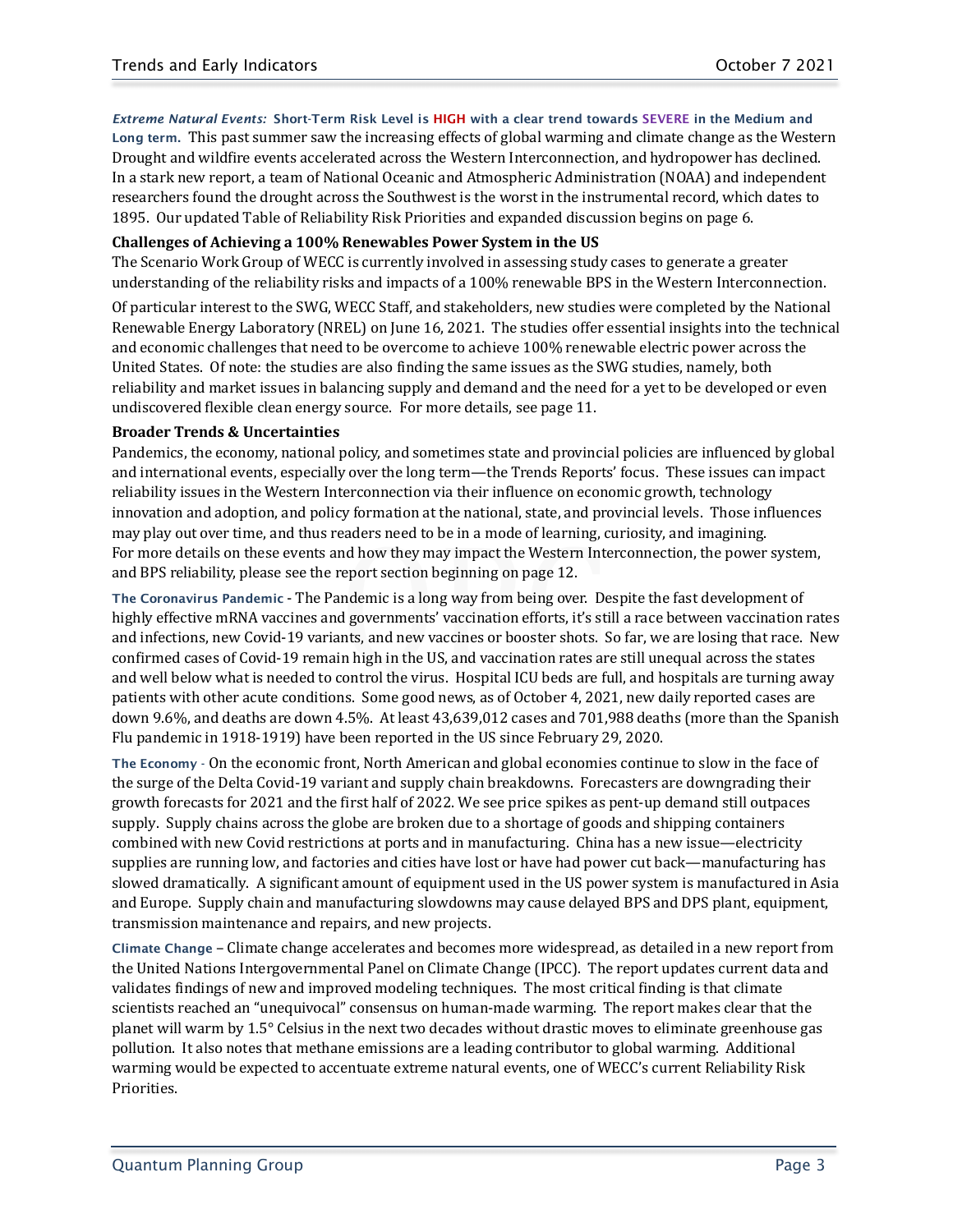## **Wild Cards**

For more details on these events and how they may impact the Western Interconnection, the power system, and BPS reliability, please see the report section beginning on page 16.

Financial Systems and Cryptocurrencies **–** Since our last report, additional developments in this space warrant a more heightened sense of awareness. The developments include a closing off of the entire Chinese economy from Bitcoin and cryptocurrency-related transactions by the Chinese central government, swings in cryptocurrency market values, and movement by the U.S. Treasury Department to consider speedier regulation of cryptocurrencies, including regulation of some forms as investment securities.

The Chinese Banking System **-** At the time of this report, the full extent of the financial crisis at the Evergrande Corporation in China is unfolding. The Company is defaulting on loan payments and payments to suppliers in its far-flung operations (reported to exceed \$300 billion). The Chinese national government and banking authorities seem to want to let the Company fail to some degree to warn against future debt-related corporate development in China. How these events may affect China's and global economies is only speculation at this time, and we will continue to watch this unfolding situation.

The power industry is a capital-intensive industry and is thus sensitive to national and global developments in capital markets. In the past, China's banking and financial system problems have rippled across the globe, causing tightening in capital markets and increased interest rates—which can limit funds available for power system infrastructure projects and slow economic growth. Cryptocurrencies and how they fit or do not fit into the traditional global financial system add another additional factor into the mix and increases uncertainty.

## **CONTENTS**

<span id="page-3-0"></span>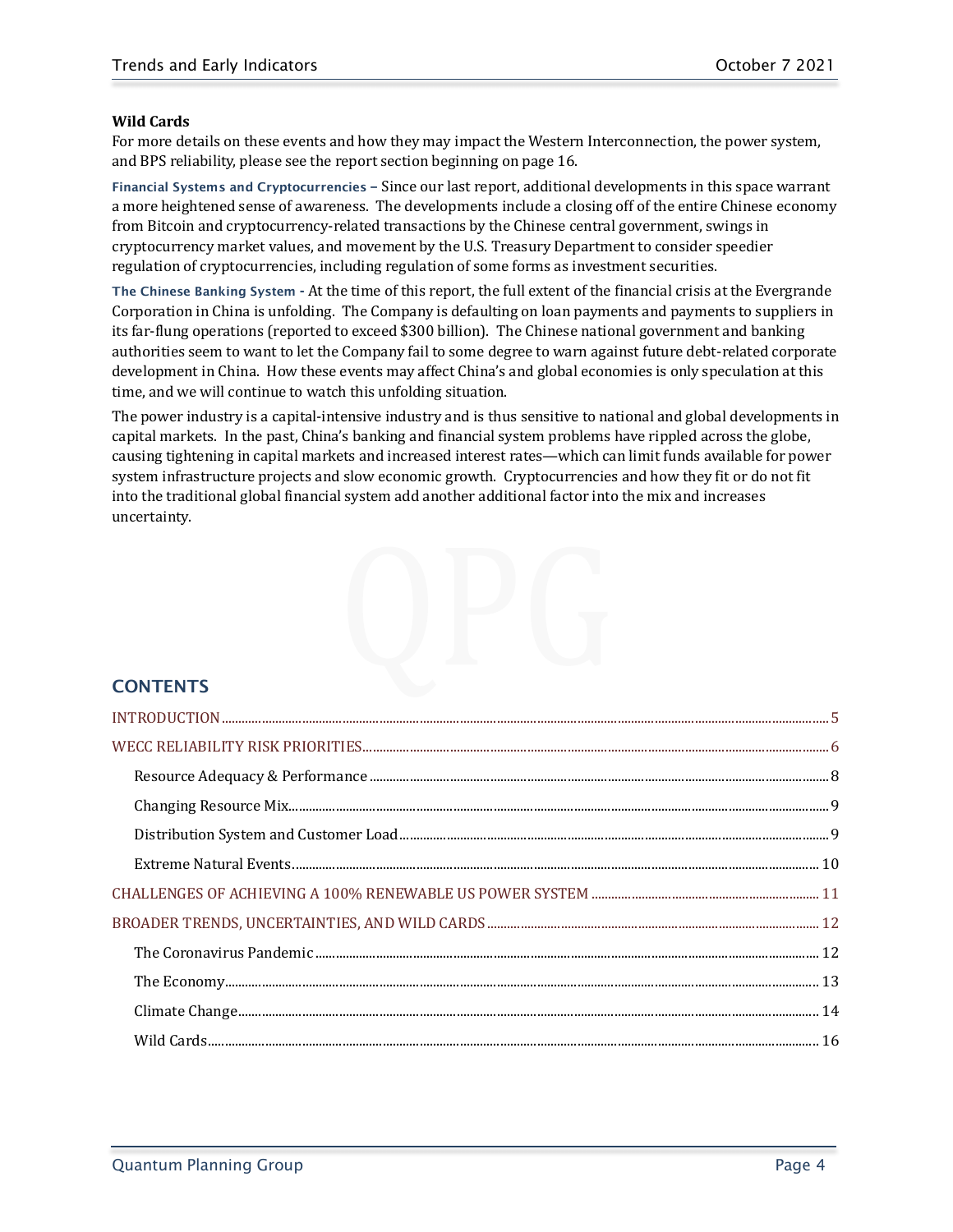## INTRODUCTION

The Trends Analysis and Early Indicators Report (the Trends Report) by the Quantum Planning Group (QPG) covers events, studies, reports, and research from the Third Quarter of 2021 (3Q21). The report is produced for WECC and the Scenarios Work Group (SWG), and it is distributed widely to WECC staff and its Stakeholders. The report serves as a vehicle to create conversation and learning among SWG members and WECC staff that might guide future scenario work, study case analyses, and assessment of short and long term risks to BPS reliability in the Western Interconnection. How, why, and where factors emerge that may impact the power system's future cannot be predicted. As we have recently witnessed, a pandemic and the economic recession it caused, while generally acknowledged could happen in the future, could not have been predicted for 2019. Therefore, this report touches on many areas where future events may emerge with potential short and long term impacts.

Trends Reports provide insight into current events and trends and their implications for WECC and its stakeholders within the Western Interconnection. QPG utilizes WECC's EPS—Events, Pattern, and Structure tracking system to prepare the Trends Reports. The EPS tracking system serves as a portal for WECC staff and stakeholders to submit and classify current events related to the Western Interconnection and WECC scenarios' energy futures. All EPS can be viewed and searched, and WECC members and WECC Staff can submit their EP[S here.](https://www.wecc.org/SystemAdequacyPlanning/Pages/Scenario-Planning.aspx) Our analysis also considers and builds on learnings from past Trends Reports, which are [here.](https://www.wecc.biz/SystemAdequacyPlanning/Pages/Scenario-Planning.aspx) The overall time frame for this report is the current day through 20 years in the future. Thus, it considers events that could lead to industry-level impactful events and reliability risks at any point within the 0-20-year planning horizon.

This report is organized around three sections.

- 1. WECC 2020 Reliability Risk Priorities we look at each risk area, and note the short, medium, and long term risk levels as of July 7, 2021. We discuss recent events and trends that may impact each risk area.
	- a. Resource Adequacy & Performance
	- b. Changing Resource Mix
	- c. Distribution System & Customer Load Impacts
	- d. Extreme Natural Events
- 2. Challenges of Achieving a 100% Renewables Power System in the US The National Renewables Laboratory (NREL) and the Department of Energy (DOE) reports of June 16, 2021
- 3. Broader Trends, Uncertainties, and Wild Cards Other events in the first quarter that have a broader impact beyond the reliability risks fall into five areas.
	- a. The Pandemic
	- b. The Economy
	- c. Climate Change
	- d. Wild Cards
		- i. Financial Systems and Cryptocurrencies Update
		- ii. The Chinese Banking System

We think direct reporting of the source articles is essential for the reader's learning from the Trends Reports. Therefore, the report text will include excerpts taken directly from the EPS or referenced article text, along with QPG's commentary—this is particularly important, as current events are moving quickly.

<span id="page-4-0"></span>Because of the wide diversity and interests of the readership and how the reader elects to read the report printed or screen viewed—we have erred on the side of more detail rather than less in the excerpted text.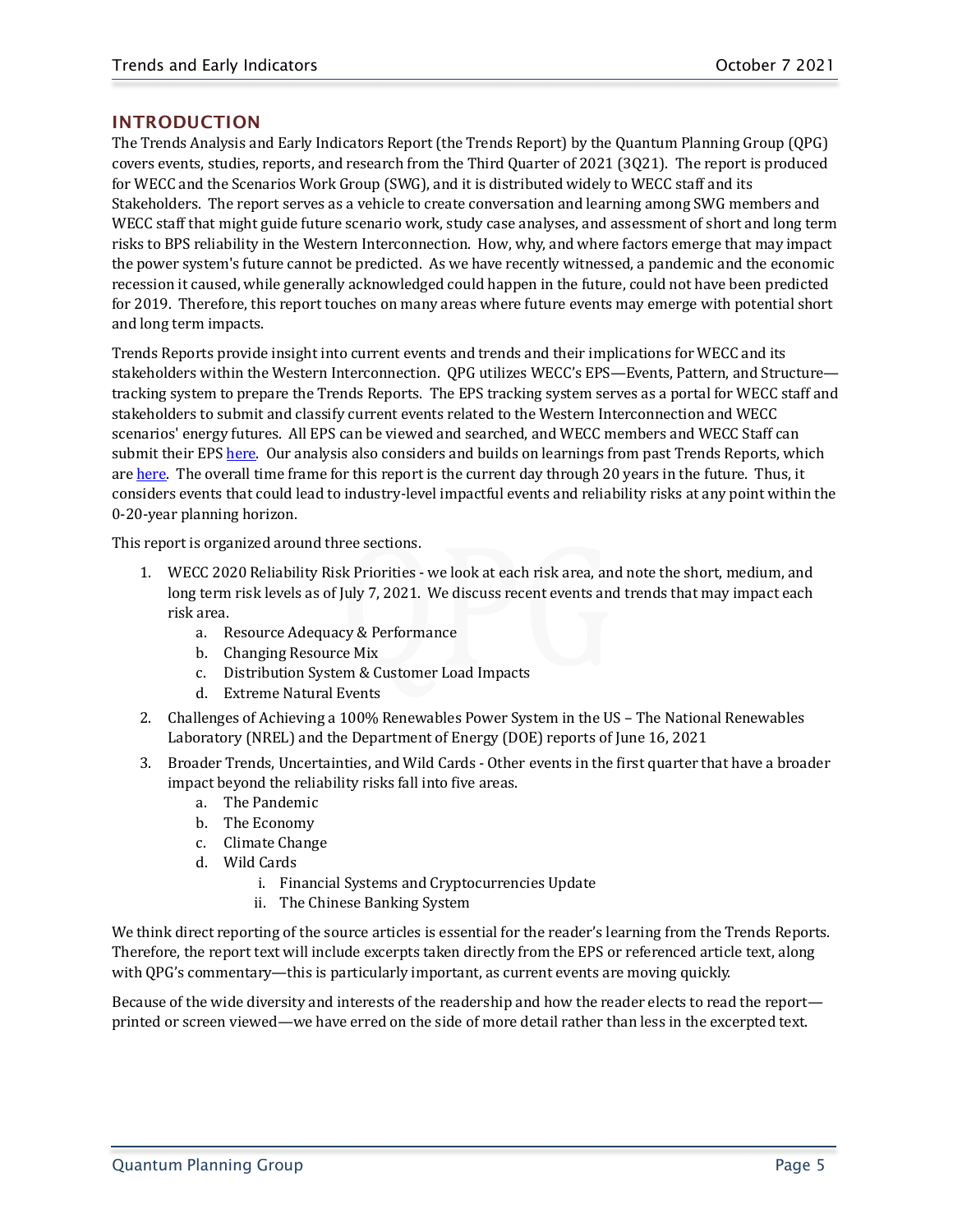## WECC RELIABILITY RISK PRIORITIES

We described the [WECC Reliability Risk Priorities](https://www.wecc.org/Pages/Strategy.aspx) and their impacts on the Bulk Power System (BPS) and the work that led to their creation in the [First Quarter Trends Report.](https://www.wecc.org/Reliability/Trends%20Rpt%201QTR21%20FINAL_13Apr21.pdf) We also noted that by their very definitions, the four reliability risks priorities (RRPs) would play out over a long time since they deal with ongoing structural changes in the BPS and DPS, changing consumer choices, and climate change-driven events. *Therefore, the long-term view plays a critical role in WECC's planning processes.*

We cannot know whether any plans and actions by states and provinces, utility IRPs, Balancing Areas projections, etc., will come to fruition—we fully expect them to change over time—or whether they will effectively eliminate, moderate, or mitigate reliability risks over the next 20 years. It is entirely in WECC's purview to test, analyze, and gauge the impacts to risks of those plans.

## *Therefore, we did not assume any medium- or long-term actions that will affect the risks one way or another.*

For that, we invite a continuing dialogue within WECC, its committees, subcommittees, working groups, and its stakeholders. In each Reliability Risk Priority discussed below, we note where WECC might consider establishing new Working Groups or Forums for better assessing and understanding potential medium and long term risks. We present our view of reliability risks as a way to stimulate such a dialogue.

In light of the risks playing out over time, we chose to consider the risk categories in three time periods: a Short term of now to 4 years out into the future, a Medium term of 5-10 years, and in the Long term, 10–20 years (2031-2041). While we report on them, analyzing the various plans and actions by states and provinces, utility IRPs, Balancing Area projections, etc., is beyond the scope of Quantum's brief in the Trends Report.

Six key developments drove this quarter's update to our view of the Reliability Risk Priorities since the last report:

- 1. New DOE/NREL and third party studies analyzing the challenges of achieving a 100% Renewable grid
- 2. Preliminary results from WECC 2021 Study Program in both Year 10 and Year 20 studies
- 3. Release and analysis of the UN IPPC Report: *Climate Change 2021 – the Physical Science Basis*
- 4. Impacts of the Western Drought
- 5. New studies on transmission planning and expansion needs for high renewables and electrification penetration in the medium and long term
- 6. Continuing issues of Cybersecurity and Cyberthreats

Considering these developments and others noted in this report, Table 1 below summarizes our updated high-level view from now until 2041 of the Reliability Risk Priorities.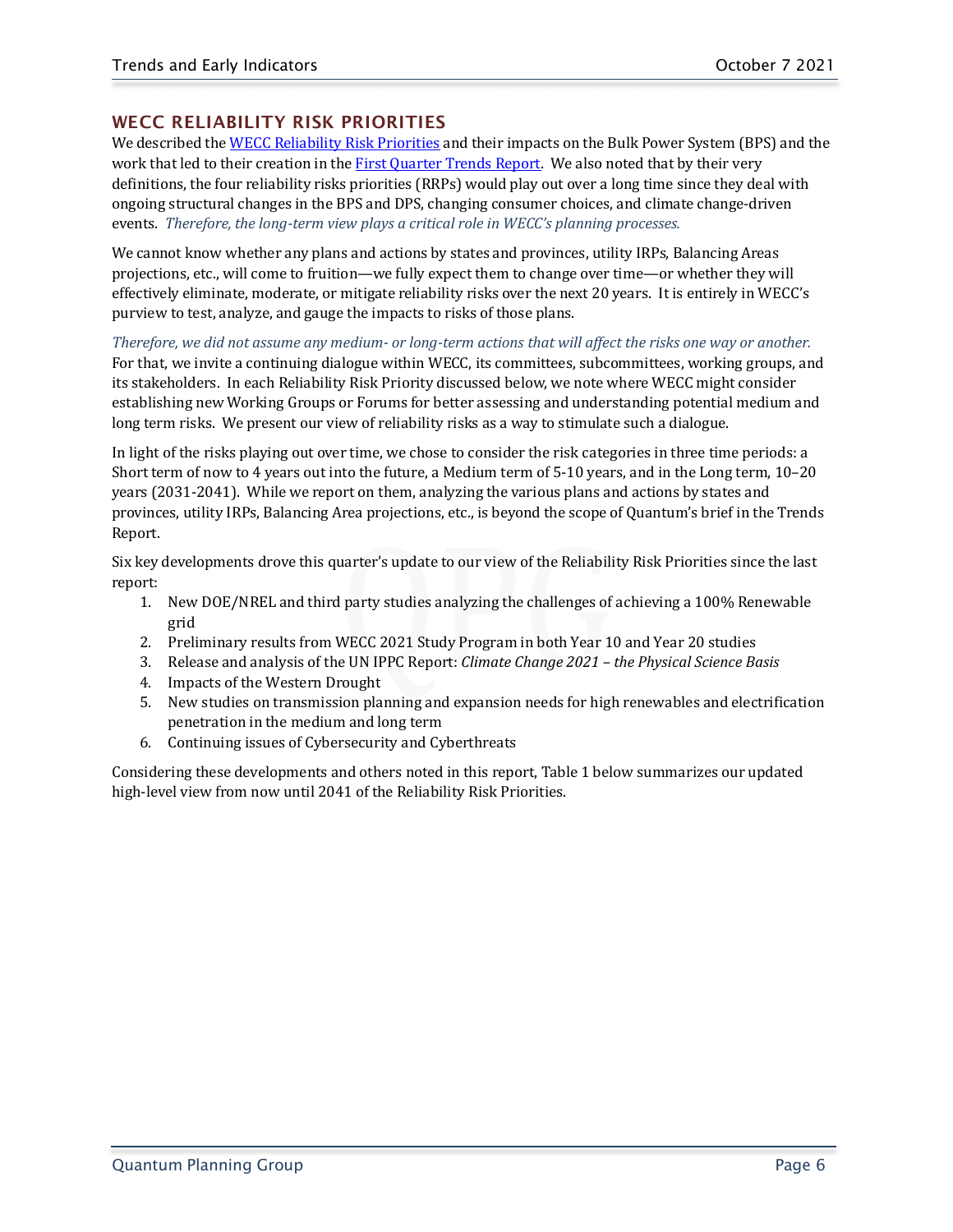| <b>RISK KEY: LOW</b><br><b>MODERATE</b>                          | <b>SEVERE</b><br>HIGH                                                                                                                                | <b>WECC Reliability Risk Priorities: Summary Overview</b>                                                                                                                                                                                                                                                                                                                                                                                                                                                                                                                                                |                                                                                                                                                                                       |                                                                                                                                                                                                                                                                                                                                                                                                                                                                                                                       |
|------------------------------------------------------------------|------------------------------------------------------------------------------------------------------------------------------------------------------|----------------------------------------------------------------------------------------------------------------------------------------------------------------------------------------------------------------------------------------------------------------------------------------------------------------------------------------------------------------------------------------------------------------------------------------------------------------------------------------------------------------------------------------------------------------------------------------------------------|---------------------------------------------------------------------------------------------------------------------------------------------------------------------------------------|-----------------------------------------------------------------------------------------------------------------------------------------------------------------------------------------------------------------------------------------------------------------------------------------------------------------------------------------------------------------------------------------------------------------------------------------------------------------------------------------------------------------------|
| <b>Reliability Risk Priority</b>                                 | <b>Short Term: Now-4 yrs.</b>                                                                                                                        | Medium Term: 5-10 yrs.                                                                                                                                                                                                                                                                                                                                                                                                                                                                                                                                                                                   | Long Term: 10-20 yrs.                                                                                                                                                                 | Comments <sup>*</sup>                                                                                                                                                                                                                                                                                                                                                                                                                                                                                                 |
| <b>Resource Adequacy &amp;</b><br><b>Performance</b>             | Risk is largely dependent<br>on the interplay of the<br>other risk priorities and will<br>follow their trajectory                                    | As more DPS/DER/BTM resources and transmission<br>come online, missing and incomplete data will<br>compromise modeling and planning<br>Extreme natural events will have increasing impacts<br>Uncoordinated transmission planning is an emerging<br>risk<br>The evolution of cyberthreats remains a high risk to the<br>electric power system<br>The pace of uncoordinated change and mix begins to<br>outpace planning and system adjustments<br>The ability of system planning and system operating<br>adjustments to keep pace with the rate of change and<br>mix is critical in avoiding severe risk |                                                                                                                                                                                       | More long-term coordinated planning across the<br>$\bullet$<br>Interconnection may reduce, mitigate, or avoid risk<br>More complete and accurate data for DPS/DER/BTM<br>$\bullet$<br>resources can reduce risk but must be addressed in the<br>short-term with integrated modeling tools<br>DER and BTM operating plans and data must be visible to<br>$\bullet$<br>each other, and modeling tools must include an integrated<br><b>BPS/DPS power system</b><br>Extreme natural events are accelerating<br>$\bullet$ |
| <b>Changing Resource Mix</b>                                     | The pace of change is<br>increasing due to pressures<br>to address climate change<br>and the push towards<br>renewables                              |                                                                                                                                                                                                                                                                                                                                                                                                                                                                                                                                                                                                          |                                                                                                                                                                                       | Pace of change is uncoordinated across the Interconnection,<br>$\bullet$<br>driven by economics, the push towards clean energy, and<br>policy/regulation to address climate change<br>Risk is driven by slow actions to modernize the grid and<br>$\bullet$<br>optimize planning across the Interconnection                                                                                                                                                                                                           |
| <b>Distribution System &amp;</b><br><b>Customer Load Impacts</b> | The pace of change is<br>increasing, and new system<br>modeling tools and data<br>are needed to model a<br>future integrated BPS/DPS<br>power system | The pace of change and<br>mix begins to outpace<br>planning, operating<br>adjustments, and system<br>modeling tools                                                                                                                                                                                                                                                                                                                                                                                                                                                                                      | The pace of change and<br>mix could overwhelm the<br>pace of system planning,<br>integration actions, and<br>operating adjustments                                                    | The distribution system will see the most diverse and<br>$\bullet$<br>significant changes due to push towards increased<br>electrification, increased adoption of electric vehicles, state<br>and local pushes to address climate change, and moves<br>towards renewables, with corresponding load increases<br>The DPS could have more impacts on the BPS than any<br>$\bullet$<br>other risk factor other than Extreme Natural Events                                                                               |
| <b>Extreme Natural Events</b>                                    | <b>Heat and droughts are</b><br>intensifying, wildfire<br>seasons beginning much<br>earlier - Hydropower<br>already being negatively<br>impacted     | <b>Occurrence of events</b><br>spread and intensify<br><b>Clusters of mixed events</b><br>within and across<br>Interconnection state and<br>provincial regions become<br>more common                                                                                                                                                                                                                                                                                                                                                                                                                     | <b>Extreme events-many</b><br>clustered- are widespread<br>across the<br>Interconnection<br>Impacts from events in<br>adjacent northern and<br>eastern interconnections<br>are common | $\ast$<br>Primary drivers: Climate change and warming accelerating<br>Increasing warming - both in temperature and number of<br>$\ast$<br>areas affected - in the Western Interconnection<br>Widespread precipitation pattern changes<br>$\ast$<br>$\ast$<br>No short, medium, or long term actions can prevent<br>significant increases in events and intensity in the 20-year<br>timeframe                                                                                                                          |

#### Table 1, WECC Reliability Risk Priorities Trends and Summary Overview, *Source: Quantum Planning, October 7, 2021*

∗ *This table summarizes observations, issues, and potential actions related to WECC's Reliability Risk Priorities. Expanded discussions are in the report sections that follow.*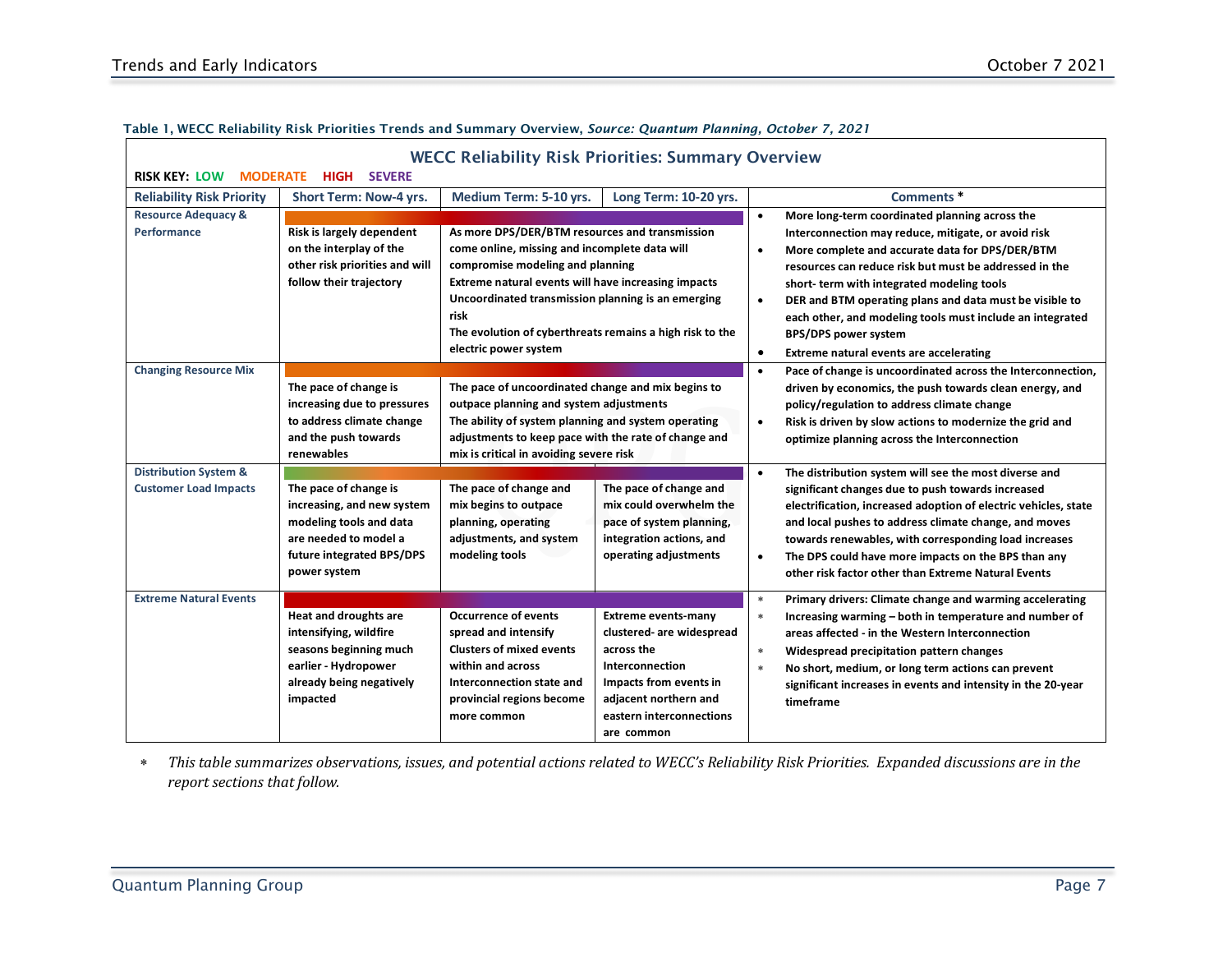<span id="page-7-0"></span>Resource Adequacy & Performance:Short-term Risk Level is MODERATE trending to HIGH and trending Severe in the Medium to Long term. While risk in this area is largely driven by the interplay of the other Risk Priorities as discussed below, there is an area that may provide a more direct threat and could drive increasing risk levels over the medium to long-term: uncoordinated transmission planning and expansion. Cyberthreats remain a high risk to the electric power system.

Transmission - WECC does not provide transmission planning (including siting) for the Western Interconnection. However, we think that uncoordinated regional transmission planning and expansion—in the face of the changing resource mix, significant changes in the DPS, and the continuing push to clean energy futures by local, state, and provincial governments—is an emerging risk to the BPS. To date, most studies looking at clean energy futures have focused on resources and not on the infrastructure, transmission, and distribution needed to get the resulting electricity to where it is needed. We think that ongoing awareness and assessment—perhaps through a Work Group or Forum— of short, medium, and long-term transmission planning and expansion would provide WECC and its stakeholders a better understanding of this emerging risk. References and additional information:

- EPS[: \\$1 trillion infrastructure bill is a baby step toward the US grid we need](https://www.wecc.org/SystemAdequacyPlanning/_layouts/15/listform.aspx?PageType=4&ListId=%7B89ACA637%2DB651%2D4815%2DBD86%2DCC41C9EFBB70%7D&ID=950&ContentTypeID=0x0100723A927F419C5D49A20E471A32F3AE89)
- EPS[: Gridlock in transmission queues spotlights need for FERC action on planning](https://www.wecc.org/SystemAdequacyPlanning/_layouts/15/listform.aspx?PageType=4&ListId=%7B89ACA637%2DB651%2D4815%2DBD86%2DCC41C9EFBB70%7D&ID=930&ContentTypeID=0x0100723A927F419C5D49A20E471A32F3AE89)
- Study: Princeton University: Net Zero America [Potential Pathways, Infrastructure, and Impacts](https://www.google.com/url?sa=t&rct=j&q=&esrc=s&source=web&cd=&cad=rja&uact=8&ved=2ahUKEwj-3Jr0mqrzAhXxNX0KHaSMC_QQFnoECAgQAQ&url=https%3A%2F%2Fnetzeroamerica.princeton.edu%2F&usg=AOvVaw3XIoia-c46tNFck4rAlxyy)
- Study: National Academies of Science Study: The Future of Electric Power in the United States [\(2021\),](http://nap.edu/25968) Chapters 2 and 3

Cybersecurity and Cyberthreats - While not part of the WECC Reliability Risk Priorities, cyberattacks are a known and significant risk to the BPS, the DPS, and Behind the Meter (BTM) resources and systems across the US electric power system and other critical infrastructure. WECC's understanding of cyber events and the associated issues and risks is critical to ensure BPS reliability. Therefore, WECC has programs that address the security of its internal systems and works with NERC to address the increasing threats of cyberattacks within the Western Interconnection.<sup>[1](#page-7-1)</sup> A recent survey of industry executives shows that those in the energy and utility sectors consider those industry sectors the most exposed to cyberthreats. This view is echoed by FERC Chair Richard Glick, who noted in remarks to the US House Subcommittee on Energy that "*There's no doubt that ... the biggest threat facing the electric grid today is cybersecurity,"*

The US Department of Homeland Security Threat Assessment for 2021 notes that "*Cyber threats from nationstates and their surrogates will remain acute.* Foreign states use cyber operations to steal information, influence populations, and damage industry, including physical and digital critical infrastructure. Although an increasing number of countries and non-state actors have these capabilities, we remain most concerned about Russia, China, Iran, and North Korea. Many skilled foreign cybercriminals targeting the United States maintain mutually beneficial relationships with these and other countries that offer them safe haven or benefit from their activity." In future Trends Reports, events related to cybersecurity and cyberthreats are noted in this report section. References and additional information:

- EPS[: FERC Chair Notes Cybersecurity the biggest threat facing the electric grid today](https://www.wecc.org/SystemAdequacyPlanning/_layouts/15/listform.aspx?PageType=4&ListId=%7B89ACA637%2DB651%2D4815%2DBD86%2DCC41C9EFBB70%7D&ID=941&ContentTypeID=0x0100723A927F419C5D49A20E471A32F3AE89)
- Report: US Department of Homeland Security 2021 Annual Threat Assessment, April 9 2021, page 20
- Study Report: National Academies of Science Study: The Future of Electric Power in the United States [\(2021\),](http://nap.edu/25968) Chapter 6
- EPS: Energy, utility sectors feel ['most exposed' to cybersecurity threats](https://www.wecc.org/SystemAdequacyPlanning/_layouts/15/listform.aspx?PageType=4&ListId=%7B89ACA637%2DB651%2D4815%2DBD86%2DCC41C9EFBB70%7D&ID=987&ContentTypeID=0x0100723A927F419C5D49A20E471A32F3AE89)
- EPS[: Biden administration expands cybersecurity initiative](https://www.wecc.org/SystemAdequacyPlanning/_layouts/15/listform.aspx?PageType=4&ListId=%7B89ACA637%2DB651%2D4815%2DBD86%2DCC41C9EFBB70%7D&ID=980&ContentTypeID=0x0100723A927F419C5D49A20E471A32F3AE89)
- EPS[: Biden orders voluntary cybersecurity performance goals for electric utilities, other critical](https://www.wecc.org/SystemAdequacyPlanning/_layouts/15/listform.aspx?PageType=4&ListId=%7B89ACA637%2DB651%2D4815%2DBD86%2DCC41C9EFBB70%7D&ID=942&ContentTypeID=0x0100723A927F419C5D49A20E471A32F3AE89)  [sectors](https://www.wecc.org/SystemAdequacyPlanning/_layouts/15/listform.aspx?PageType=4&ListId=%7B89ACA637%2DB651%2D4815%2DBD86%2DCC41C9EFBB70%7D&ID=942&ContentTypeID=0x0100723A927F419C5D49A20E471A32F3AE89)

<span id="page-7-1"></span><sup>&</sup>lt;sup>1</sup> For WECC's work in the cyber security area, see the [Cyber Security Work Group](https://www.wecc.org/oc/Pages/CSWG.aspx) and Situational Awareness and Security [Monitoring Subcommittee](https://www.wecc.org/OC/Pages/CIIMS.aspx)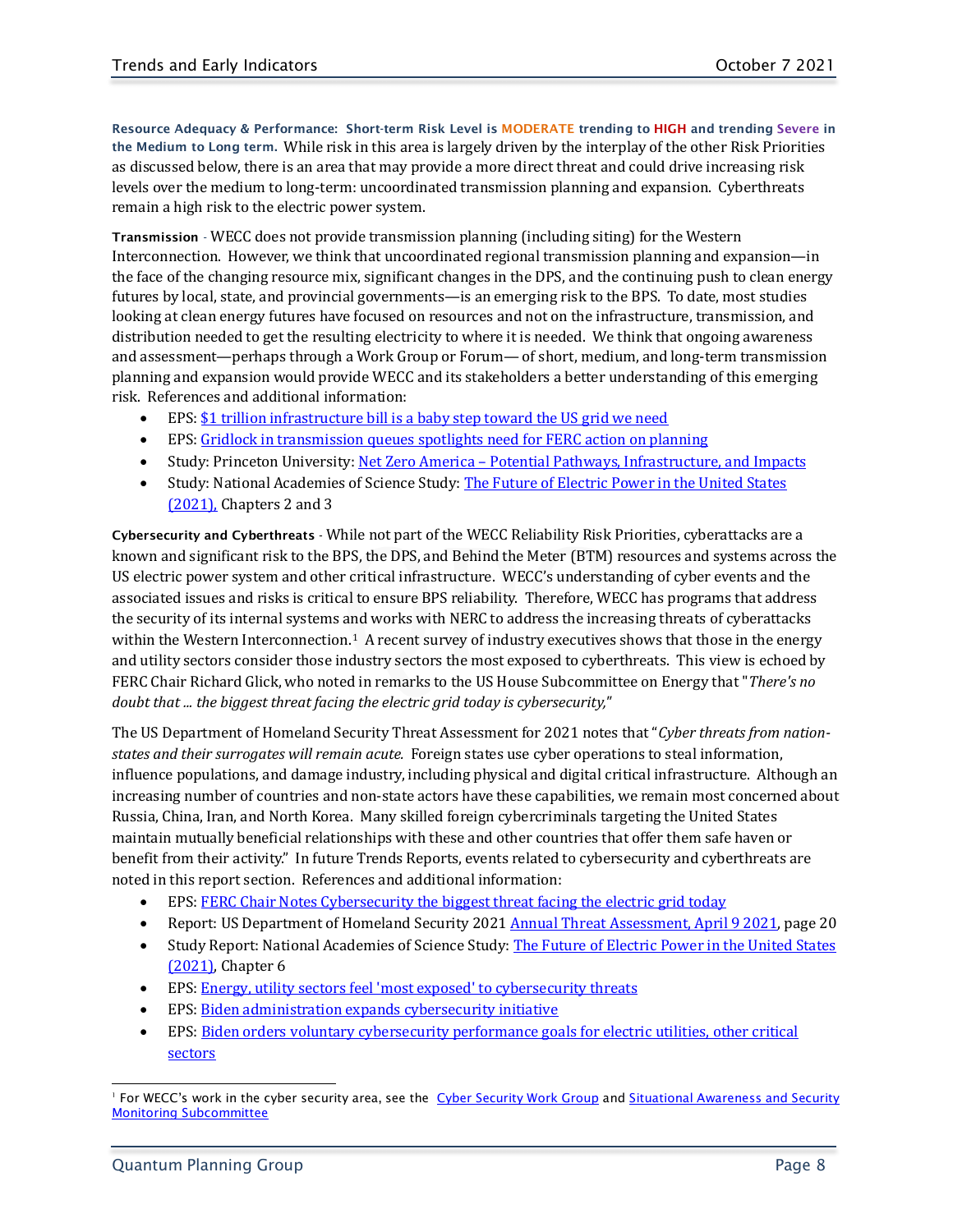#### • EPS[: China Breached Dozens of Pipeline Companies in Past Decade](https://www.wecc.org/SystemAdequacyPlanning/_layouts/15/listform.aspx?PageType=4&ListId=%7B89ACA637%2DB651%2D4815%2DBD86%2DCC41C9EFBB70%7D&ID=933&ContentTypeID=0x0100723A927F419C5D49A20E471A32F3AE89)

<span id="page-8-0"></span>Changing Resource Mix*: S*hort-Term Risk Level is MODERATE trending to HIGH and elevated to SEVERE in the Long term. We have elevated the long-term risk in this priority due to a continuing uncoordinated drive towards 100% renewables/clean energy futures, both nationally and within the Western Interconnection. Additionally, we are now seeing new analyses and study reports shedding light on the challenges associated with achieving a 100% clean energy future in the US. (A discussion of these challenges starts on page 11.)

Validating the preliminary findings of the Scenarios Work Group's Year 20 study (100% Renewable BPS by 2040), the new studies show a need for additional technology advances in flexible renewable resources for baseload resource replacement in the long term. For two of these potential resource types—hydrogen and advanced nuclear—new studies show they may not be developed to a point to fill baseload gaps by 2040.

New concerns are being raised more frequently about the costs of recycling and disposal of renewable resource components, including solar PV panels, battery storage, and wind turbines parts. In the next ten years, and certainly by 2040, many solar PV panels, batteries, and wind turbines will reach their effective life and need replacing. The recycling processes are new, complicated by the hazardous materials used in the components, and no understanding of the costs involved. We are unaware that renewable component recycling and disposal costs over time are included in capital and long-term lifecycle costs projections. References and additional information:

- EPS: The Biden administration announced a goal of producing 45% of US electricity from solar by [2050.](https://www.wecc.org/SystemAdequacyPlanning/_layouts/15/listform.aspx?PageType=4&ListId=%7B89ACA637%2DB651%2D4815%2DBD86%2DCC41C9EFBB70%7D&ID=986&ContentTypeID=0x0100723A927F419C5D49A20E471A32F3AE89)
- EPS[: LA approves 100% clean energy by 2035 target](https://www.wecc.org/SystemAdequacyPlanning/_layouts/15/listform.aspx?PageType=4&ListId=%7B89ACA637%2DB651%2D4815%2DBD86%2DCC41C9EFBB70%7D&ID=984&ContentTypeID=0x0100723A927F419C5D49A20E471A32F3AE89)
- EPS: [Oregon commits to 100 percent clean electricity by 2040](https://www.wecc.org/SystemAdequacyPlanning/_layouts/15/listform.aspx?PageType=4&ListId=%7B89ACA637%2DB651%2D4815%2DBD86%2DCC41C9EFBB70%7D&ID=939&ContentTypeID=0x0100723A927F419C5D49A20E471A32F3AE89)
- EPS[: California's curtailments of solar electricity generation continue to increase](https://www.wecc.org/SystemAdequacyPlanning/_layouts/15/listform.aspx?PageType=4&ListId=%7B89ACA637%2DB651%2D4815%2DBD86%2DCC41C9EFBB70%7D&ID=965&ContentTypeID=0x0100723A927F419C5D49A20E471A32F3AE89)
- EPS[: The BPS remains reliable, yet key metric suggests worrying trend](https://www.wecc.org/SystemAdequacyPlanning/_layouts/15/listform.aspx?PageType=4&ListId=%7B89ACA637%2DB651%2D4815%2DBD86%2DCC41C9EFBB70%7D&ID=960&ContentTypeID=0x0100723A927F419C5D49A20E471A32F3AE89)
- EPS[: California: Growing storage fleet beginning to impact energy markets as envisioned](https://www.wecc.org/SystemAdequacyPlanning/_layouts/15/listform.aspx?PageType=4&ListId=%7B89ACA637%2DB651%2D4815%2DBD86%2DCC41C9EFBB70%7D&ID=981&ContentTypeID=0x0100723A927F419C5D49A20E471A32F3AE89)
- EPS[: Nuclear reactors of the future have a fuel problem](https://www.wecc.org/SystemAdequacyPlanning/_layouts/15/listform.aspx?PageType=4&ListId=%7B89ACA637%2DB651%2D4815%2DBD86%2DCC41C9EFBB70%7D&ID=979&ContentTypeID=0x0100723A927F419C5D49A20E471A32F3AE89)
- EPS[: For Many, Hydrogen Is the Fuel of the Future. New Research Raises Doubts.](https://www.wecc.org/SystemAdequacyPlanning/_layouts/15/listform.aspx?PageType=4&ListId=%7B89ACA637%2DB651%2D4815%2DBD86%2DCC41C9EFBB70%7D&ID=955&ContentTypeID=0x0100723A927F419C5D49A20E471A32F3AE89)
- EPS: Recycling Renewable Energy Component, An Impending Roadblock?
- EPS[: U.S. begins detaining solar panel imports over concerns about forced labor in China](https://www.wecc.org/SystemAdequacyPlanning/_layouts/15/listform.aspx?PageType=4&ListId=%7B89ACA637%2DB651%2D4815%2DBD86%2DCC41C9EFBB70%7D&ID=962&ContentTypeID=0x0100723A927F419C5D49A20E471A32F3AE89)
- EPS[: The solar industry has a supply problem](https://www.wecc.org/SystemAdequacyPlanning/_layouts/15/listform.aspx?PageType=4&ListId=%7B89ACA637%2DB651%2D4815%2DBD86%2DCC41C9EFBB70%7D&ID=947&ContentTypeID=0x0100723A927F419C5D49A20E471A32F3AE89)

<span id="page-8-1"></span>Distribution System and Customer Load:Short-Term Risk Level is LOW trending to MODERATE to HIGH in the Medium term, and SEVERE in the Long term. As noted in recent study reports, the DPS will see significant changes in the next 20 years, seeing more renewable resources added. As it takes on roles previously served by the BPS, more distribution lines will be needed and existing lines upgraded. There are ongoing uncertainties in just how customer load will change with high levels of electrification, especially with high EV adoption, how customers may manage BTM generation and storage systems individually and collectively, and how the changes may affect the DPS and BPS. As these changes play out, the need to integrate the BPS and DPS will become acute.

As we move toward 2040, one of the most pressing needs is the ability of BPS planners and operators *to see* and model the DPS integrated into the BPS. Currently, modeling tools used within the BPS cannot integrate DPS data and needed DPS data is missing, incomplete, or is not accurate. WECC Year 20 studies (and Year 10 studies to a lesser degree) have been significantly limited by these deficiencies, preventing an integrated power system model and a clear picture of potential reliability issues. While not responsible for DPS reliability or planning, WECC must understand the effects of future changes in the DPS on BPS reliability. We think that ongoing awareness and assessment—perhaps through a Work Group or Forum—of changes in the DPS and BTM would provide WECC and its stakeholders a better understanding of this emerging risk. References and additional information: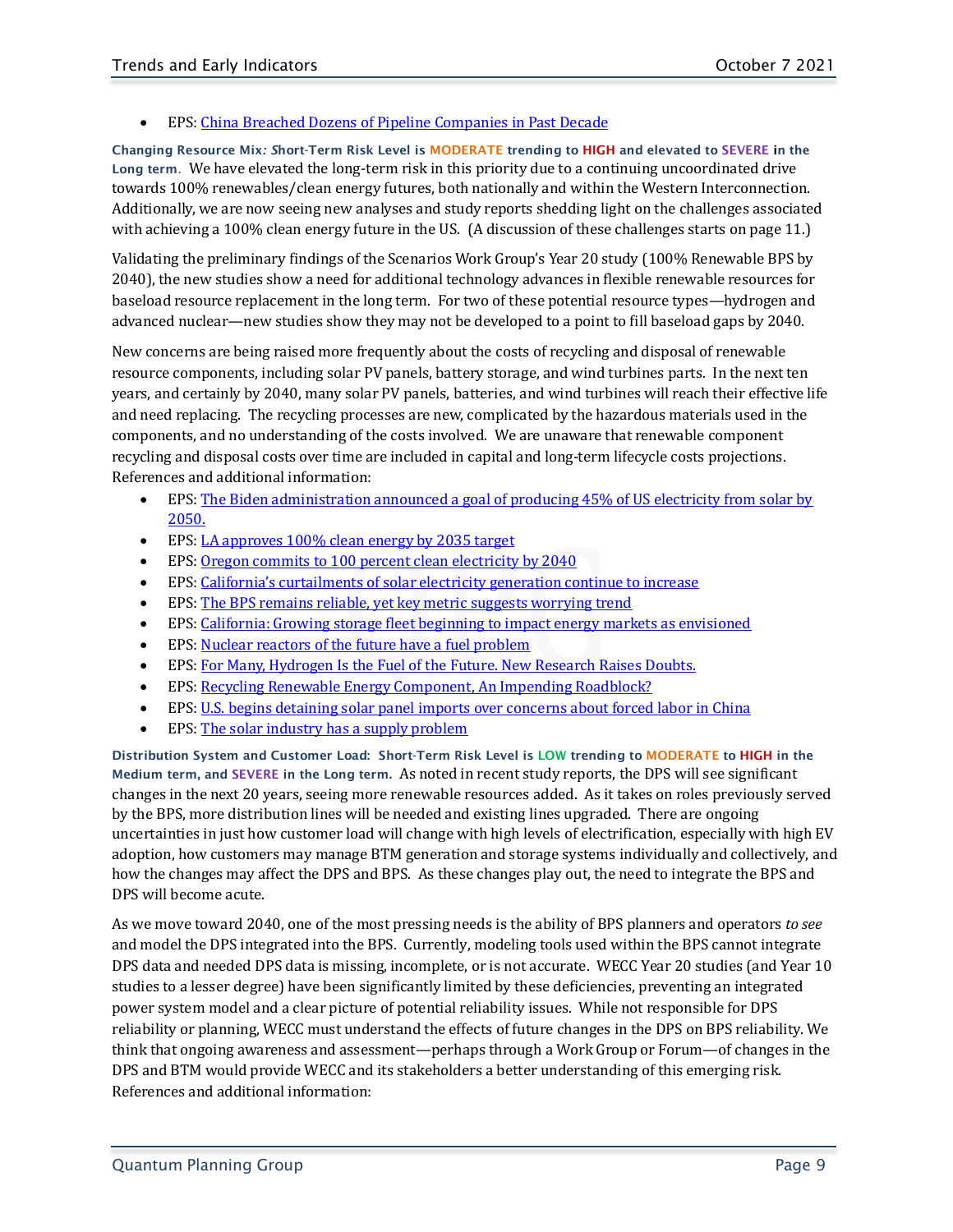- EPS[: Reimagining the Distribution System](https://www.wecc.org/SystemAdequacyPlanning/_layouts/15/listform.aspx?PageType=4&ListId=%7B89ACA637%2DB651%2D4815%2DBD86%2DCC41C9EFBB70%7D&ID=977&ContentTypeID=0x0100723A927F419C5D49A20E471A32F3AE89)
- Article[: The Cost of Upgrading Electric Distribution -](https://www.americanactionforum.org/research/the-cost-of-upgrading-electric-distribution/) AAF (americanactionforum.org)
- Article[: EV Impact: Rise of electric vehicles heightens grid-integration imperative,](file:///C:%5C1.%20Working%20Files%5CDropbox%5C1.%20My%20Working%20Files%5C1.%20WECC%20Projects%5C1%20WECC%202015-2019%20Project%5C2.%20Work%20Product%5C1.%20Reports%20to%20SPSG%5COngoing%20Monthly%20EPS-EI-TRENDS%20Report%20to%20SPSG%5C3Q21%20Drafts%5CEV%20Impact:%20Rise%20of%20electric%20vehicles%20heightens%20grid-integration%20imperative%20|%20S&P%20Global%20Market%20Intelligence%20(spglobal.com)) S&P Global, September 23, 2021
- EPS: California PUC unveils draft plan for ['forward-thinking' distributed energy policy](https://www.wecc.org/SystemAdequacyPlanning/_layouts/15/listform.aspx?PageType=4&ListId=%7B89ACA637%2DB651%2D4815%2DBD86%2DCC41C9EFBB70%7D&ID=938&ContentTypeID=0x0100723A927F419C5D49A20E471A32F3AE89)
- EPS[: Residential electric panels represent a nearly \\$100B](https://www.wecc.org/SystemAdequacyPlanning/_layouts/15/listform.aspx?PageType=4&ListId=%7B89ACA637%2DB651%2D4815%2DBD86%2DCC41C9EFBB70%7D&ID=982&ContentTypeID=0x0100723A927F419C5D49A20E471A32F3AE89) 'roadblock' to full electrification,
- EPS[: Biden Wants More EVs and Stronger Auto Emissions Rules](https://www.wecc.org/SystemAdequacyPlanning/_layouts/15/listform.aspx?PageType=4&ListId=%7B89ACA637%2DB651%2D4815%2DBD86%2DCC41C9EFBB70%7D&ID=951&ContentTypeID=0x0100723A927F419C5D49A20E471A32F3AE89)
- EPS[: Major Auto Manufacturers Make Long Term Commitment to EV Transition](https://www.wecc.org/SystemAdequacyPlanning/_layouts/15/listform.aspx?PageType=4&ListId=%7B89ACA637%2DB651%2D4815%2DBD86%2DCC41C9EFBB70%7D&ID=966&ContentTypeID=0x0100723A927F419C5D49A20E471A32F3AE89)

<span id="page-9-0"></span>Extreme Natural Events*:* Short-Term Risk Level is HIGH with a clear trend towards SEVERE in the Medium and Long term. This past summer saw the increasing effects of global warming and climate change as the Western Drought and wildfire events accelerated across the Western Interconnection. In a stark new report, a team of NOAA and independent researchers found the drought across the Southwest is the worst in the instrumental record, which dates to 1895. NOAA also concluded that global warming is making it far more severe, primarily by increasing average temperatures, boosting evaporation. The drought is occurring in the context of the [first climate change-induced "megadrought,"](https://link.axios.com/click/25121540.51765/aHR0cHM6Ly93d3cud2FzaGluZ3RvbnBvc3QuY29tL3dlYXRoZXIvMjAyMC8wNC8xNi9zb3V0aHdlc3QtbWVnYWRyb3VnaHQtY2xpbWF0ZS1jaGFuZ2UvP3V0bV9zb3VyY2U9bmV3c2xldHRlciZ1dG1fbWVkaXVtPWVtYWlsJnV0bV9jYW1wYWlnbj1uZXdzbGV0dGVyX2F4aW9zZ2VuZXJhdGUmc3RyZWFtPXRvcA/611d0d939c6c122a5f58dd1bB2712d91d) which research shows began in 2000 and is exceptional on millennial timescales. The drought is affecting hydropower production across the Western Interconnection.

On September 23, 2021, the US Energy Information Administration (EIA) forecast that electricity generation from US hydropower plants will be 14% lower in 2021 than in 2020. The report includes data on specific states in the Western Interconnection.

Figure 1, US Drought and Hydropower Capacity as of September 9, 2021, *Source: US EIA and US Drought Monitor*

The report noted, "Extreme and exceptional drought conditions have been affecting much of the western United States, *especially California and states in the Pacific Northwest, home to the majority of US hydropower capacity."*



There are no indicators so far that show the drought easing. Expect further decreases in hydropower across the region in 2022, wildfire seasons to start earlier and end later in the year.

Wildfires and other extreme natural events are no longer singular and isolated. Wildfires occurred and expanded across the region in 2021, with many occurring simultaneously (e.g., Oregon, California, Arizona, and Nevada). Expect more clustering of extreme natural events in the future, and more of them, as climate change continues to accelerate. In considering BPS reliability risk impacts, WECC might consider changing how it looks at extreme natural events.

Looking at clusters of events occurring simultaneously across more of the region should provide a better understanding of potential risk to the BPS than modeling singular past-based events. At the same time, shorter and intermediate time frames may be considered since nature doesn't follow WECC's 10 and 20-year planning timelines. Indeed, WECC may want to think about doing ongoing mixed event studies in the short term instead of singular event studies in Year 10. A focused Work Group or Forum to support both short and long-term study would be beneficial. A broader discussion on climate change and implications for WECC planning starts on page 14. References and additional information:

- EPS[: Western Drought Update: Worst on Record](https://www.wecc.org/SystemAdequacyPlanning/_layouts/15/listform.aspx?PageType=4&ListId=%7B89ACA637%2DB651%2D4815%2DBD86%2DCC41C9EFBB70%7D&ID=990&ContentTypeID=0x0100723A927F419C5D49A20E471A32F3AE89)
- EPS: [Drought shrinking California hydro, increasing reliance on thermal, imports](https://www.wecc.org/SystemAdequacyPlanning/_layouts/15/listform.aspx?PageType=4&ListId=%7B89ACA637%2DB651%2D4815%2DBD86%2DCC41C9EFBB70%7D&ID=932&ContentTypeID=0x0100723A927F419C5D49A20E471A32F3AE89)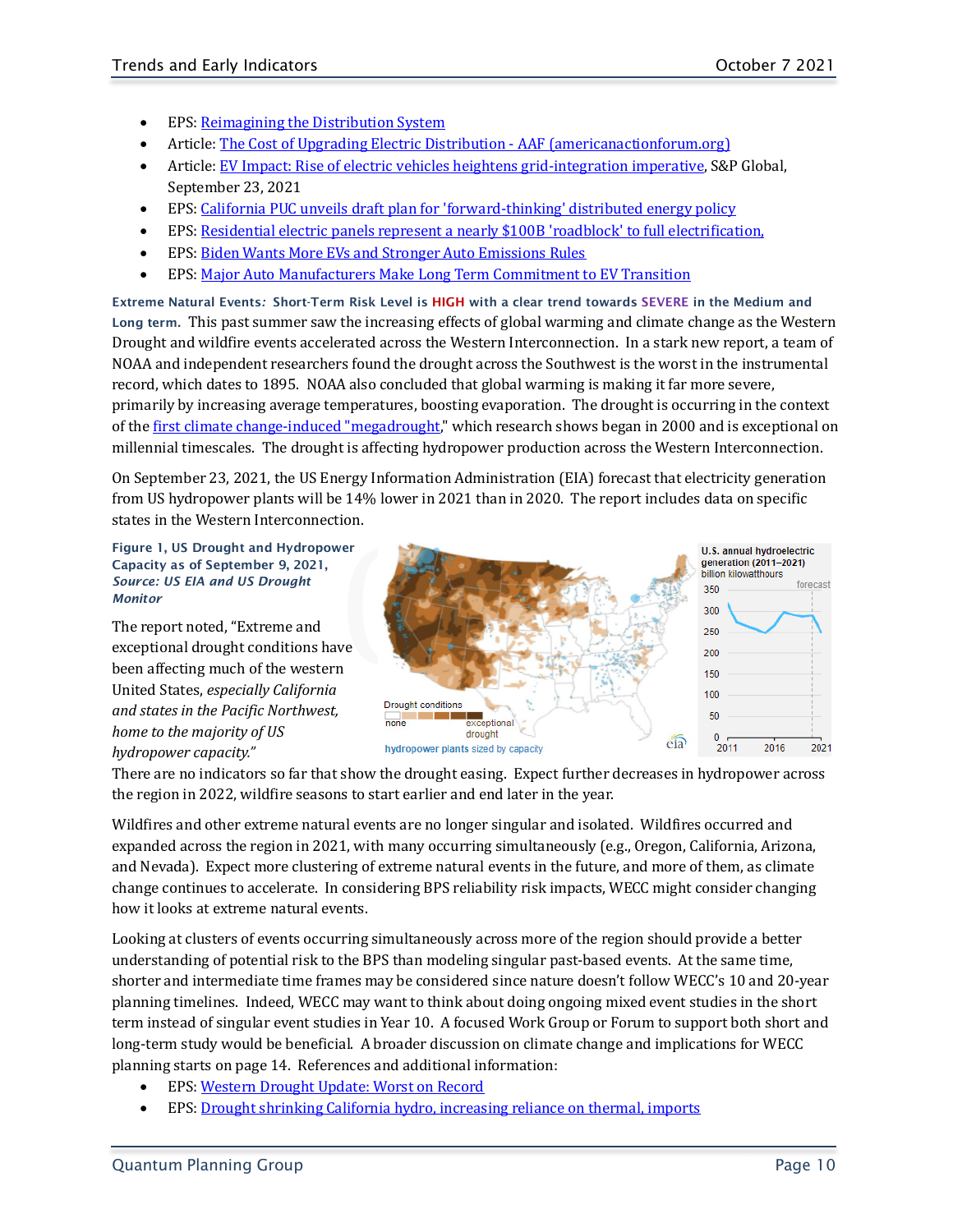- Article[: EIA expects U.S. hydropower generation to decline 14% in 2021 amid drought,](https://www.eia.gov/todayinenergy/detail.php?id=49676&src=email) Today in Energy, US Energy Information Administration (EIA),
- EPS: Warmer Arctic led to [killer cold in Texas, much of US](https://www.wecc.org/SystemAdequacyPlanning/_layouts/15/listform.aspx?PageType=4&ListId=%7B89ACA637%2DB651%2D4815%2DBD86%2DCC41C9EFBB70%7D&ID=983&ContentTypeID=0x0100723A927F419C5D49A20E471A32F3AE89)
- EPS[: First-ever water shortage declared on the Colorado River](https://www.wecc.org/SystemAdequacyPlanning/_layouts/15/listform.aspx?PageType=4&ListId=%7B89ACA637%2DB651%2D4815%2DBD86%2DCC41C9EFBB70%7D&ID=959&ContentTypeID=0x0100723A927F419C5D49A20E471A32F3AE89)
- EPS[: Western Drought Impact Colorado River and States that Depend on it](https://www.wecc.org/SystemAdequacyPlanning/_layouts/15/listform.aspx?PageType=4&ListId=%7B89ACA637%2DB651%2D4815%2DBD86%2DCC41C9EFBB70%7D&ID=975&ContentTypeID=0x0100723A927F419C5D49A20E471A32F3AE89)
- EPS: [NYPA Launches First Study to Assess Potential Impact of Climate Change on Its Operations](https://www.wecc.org/SystemAdequacyPlanning/_layouts/15/listform.aspx?PageType=4&ListId=%7B89ACA637%2DB651%2D4815%2DBD86%2DCC41C9EFBB70%7D&ID=957&ContentTypeID=0x0100723A927F419C5D49A20E471A32F3AE89)

## <span id="page-10-0"></span>CHALLENGES OF ACHIEVING A 100% RENEWABLE US POWER SYSTEM

The Scenario Work Group of WECC is currently involved in assessing study cases to generate a greater understanding of the reliability risks and impacts of a 100% renewable BPS in the Western Interconnection. The cases and analysis are aimed explicitly at Nine scenarios will be created and studied around variations to three primary themes within a 100% renewable bulk power system (BPS) future:

- 1. Will it be possible to assure the reliability of the BPS with the penetration of renewable resources reaching levels at or above 80% to 100%?
- 2. How might the distributed power system (DPS) evolve under these scenarios, how integrated might it be with the BPS, and what will be the impacts on BPS reliability?
- 3. How might market and regulatory forces evolve under these scenarios, and what will be the impacts on BPS reliability?

As the WECC work has progressed, other national entities and electric power-related labs and organizations have been pondering very similar questions, especially around how to replace all fossil-fueled generation (coal and natural gas generation) with cleaner and zero-emissions sources of power (renewables). Importantly, in May of this year, a team of 17 power systems experts from the US Department of Energy's (DOE's) National Renewable Energy Laboratory (NREL) and DOE's Office of Energy Efficiency and Renewable Energy (EERE) is chiming in with a fresh take on the issues involved.

The two studies, *"The Challenges of [Achieving a 100% Renewable Electricity System in the United States"](https://www.sciencedirect.com/science/article/pii/S2542435121001513?dgcid=author)* and *["Quantifying the challenge of reaching a 100% renewable energy power system for the United States,"](https://www.sciencedirect.com/science/article/pii/S2542435121002464)* were published in the journal *Joule*. The studies offer essential insights into the technical and economic challenges that would need to be overcome to achieve 100% renewable electric power across the United States. EERE's Office of Strategic Analysis funded the research.

The studies evaluate pathways and technical challenges and quantify the costs of transitioning to a 100% renewable energy (RE) power system for the contiguous United States. That cost depends on future system conditions (e.g., low versus high RE costs), the definition of the 100% requirement (e.g., whether the requirement applies to end-use demand or total generation), and the time frame for reaching 100%. Under base case conditions, the least-cost buildout has RE penetration reaching 57% in 2050 with average levelized costs of \$30/MWh. Requiring penetration of 100% by 2050 raises these costs by an additional \$10/MWh (29%). Incremental costs increase nonlinearly for the last few percent to 100% RE. The scenarios examined improve the understanding of the implications of transitioning to higher penetrations of renewable energy.

The US power sector's significant reduction of greenhouse gas emissions from electricity generation over the past 15 years is an indication of what bolder efforts can be achieved by other economic sectors. Researchers, power system analysts, utilities, and the business sector agree that achieving economywide net-zero carbon emissions come with costs, challenges, and uncertainties.

[According to a Department of Energy \(DOE\), April 2021 study;](https://eta-publications.lbl.gov/sites/default/files/halfway_to_zero_report.pdf) CO2 emissions from electricity generation in 2020 were about half the projections made in 2005 and 40% below actual 2005 levels. Other studies and private sector observers say that reaching economy-wide net-zero emissions (NZE) by 2050 will also require a transition to electrification in other industry sectors. Transportation, buildings, and other industrial sectors will require clean energy, developed and applied at unprecedented scale and speed, with support from stillunproven or even undiscovered technologies to eliminate or offset all CO2,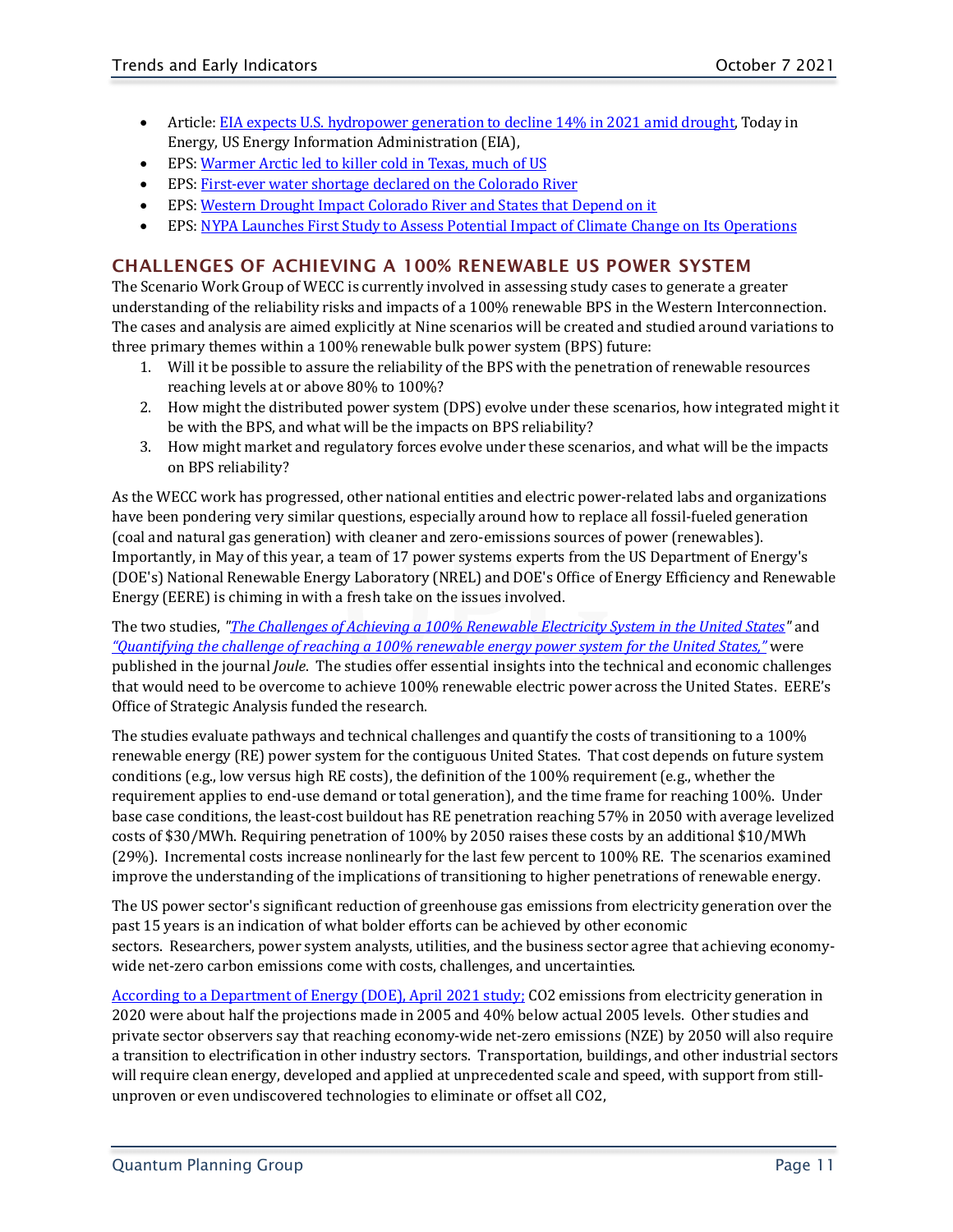The report summary below puts forth the two key issues that the early work of the WECC Scenario study cases is also finding: market [is](#page-11-2)sues in balancing supply and demand and the need for a yet to be discovered flexible clean energy source.<sup>2</sup>

*Understanding the technical and economic challenges of achieving a 100% renewable energy (RE) electric power system is critical, given the increasing number of United States regional and state commitments toward this goal. Although no detailed study of a major utility of large interconnection under 100% RE system has been published, considerable literature explores the potential to greatly increase RE penetration. This literature, combined with real-world experience with increased RE deployment, points to two main challenges associated with achieving 100% RE across all timescales: (1) economically maintaining a balance of supply and demand and (2) designing technically reliable grids using largely inverter-based resources. The first challenge results in a highly nonlinear increase in costs as the system approaches 100% RE, in large part because of seasonal mismatches. The second challenge might require new inverter designs, depending on the mix of RE technologies. Analysis and experience to date point to no fundamental technical reasons why a 100% RE electric power system cannot be achieved, but the economic challenges indicate the need for advancements in several technologies and careful consideration of the suite of options that could be used to achieve equivalent carbon-reduction goals. Previous work also points to the need for analytic tool development, and techno-economic feasibility analysis must also consider the host of regulatory, market, and policy issues that might limit the ability to deploy mixes of resources that are suggested by least-cost modeling exercises.*

In the final quarter of this year, and likely followed by a more detailed report in the first quarter of 2022, WECC Year 20 scenario analyses will weigh in on these issues. The analyses will allow for specific and targeted assessments of what is involved in getting to a 100% renewables power system in the Western Interconnection. At this early stage of the WECC scenario analysis, it appears that many of the issues identified in the NREL/DOE reports discussed here will also exist in the Western Interconnection. However, they will come with manifestations related to policies, market structures, and historical developments specific to the power industry in the Western US. References and additional information:

- EPS[: New Series of Reports on the Challenges of a 100% Renewable Power System:](https://www.wecc.org/SystemAdequacyPlanning/_layouts/15/listform.aspx?PageType=4&ListId=%7B89ACA637%2DB651%2D4815%2DBD86%2DCC41C9EFBB70%7D&ID=949&ContentTypeID=0x0100723A927F419C5D49A20E471A32F3AE89) NOTE: This EPS has links to numerous articles with discussions and analysis of these studies and links to the DOE/NREL studies
- Article: What We Know—and Do Not Know—About Achieving a National-Scale 100% Renewable [Electric Grid,](https://www.nrel.gov/news/features/2021/what-we-know-and-dont-know-about-achieving-a-national-scale-100-renewable-electric-grid.html) NREL, May 19, 2021

## <span id="page-11-0"></span>BROADER TRENDS, UNCERTAINTIES, AND WILD CARDS

Pandemics, the economy, national policy, and sometimes state policies are influenced by global and international events, especially over the long term (the Trends Reports' focus). These issues can impact reliability issues in the Western Interconnection via their influence on economic growth, technology innovation and adoption, and policy formation at the national, state, and provincial levels. Those influences may play out over time, and thus readers need to be in a mode of learning, curiosity, and imagining.

## <span id="page-11-1"></span>The Coronavirus Pandemic

The Pandemic is a long way from being over. Despite the fast development of highly effective mRNA vaccines and governments' vaccination efforts—it's is still a race between vaccination rates and infections, new Covid-19 variants, and new vaccines or boosters if needed. So far, we are losing that race. New confirmed cases of Covid-19 remain high in the US, and vaccination rates are still unequal across the states and well below what is needed to control the virus. New cases and deaths declined dramatically in the spring and early summer of 2021 as vaccines became available. But as the more contagious [delta variant](https://www.washingtonpost.com/health/2021/07/07/delta-variant-covid/) took hold in July, the virus surged again, particularly in states with low vaccination rates. Across the US, ICU beds are full, other healthcare problems are not treated, and new Covid-19 cases cannot be handled locally. Some good news: As of October 4, 2021, new daily reported cases are down 9.6%, and deaths are down 4.5% from the prior week.

<span id="page-11-2"></span><sup>2</sup> DOE/NREL: *[The Challenges of Achieving a 100% Renewable Electricity System in the United States](https://www.sciencedirect.com/science/article/pii/S2542435121001513?dgcid=author)*, June 16, 2021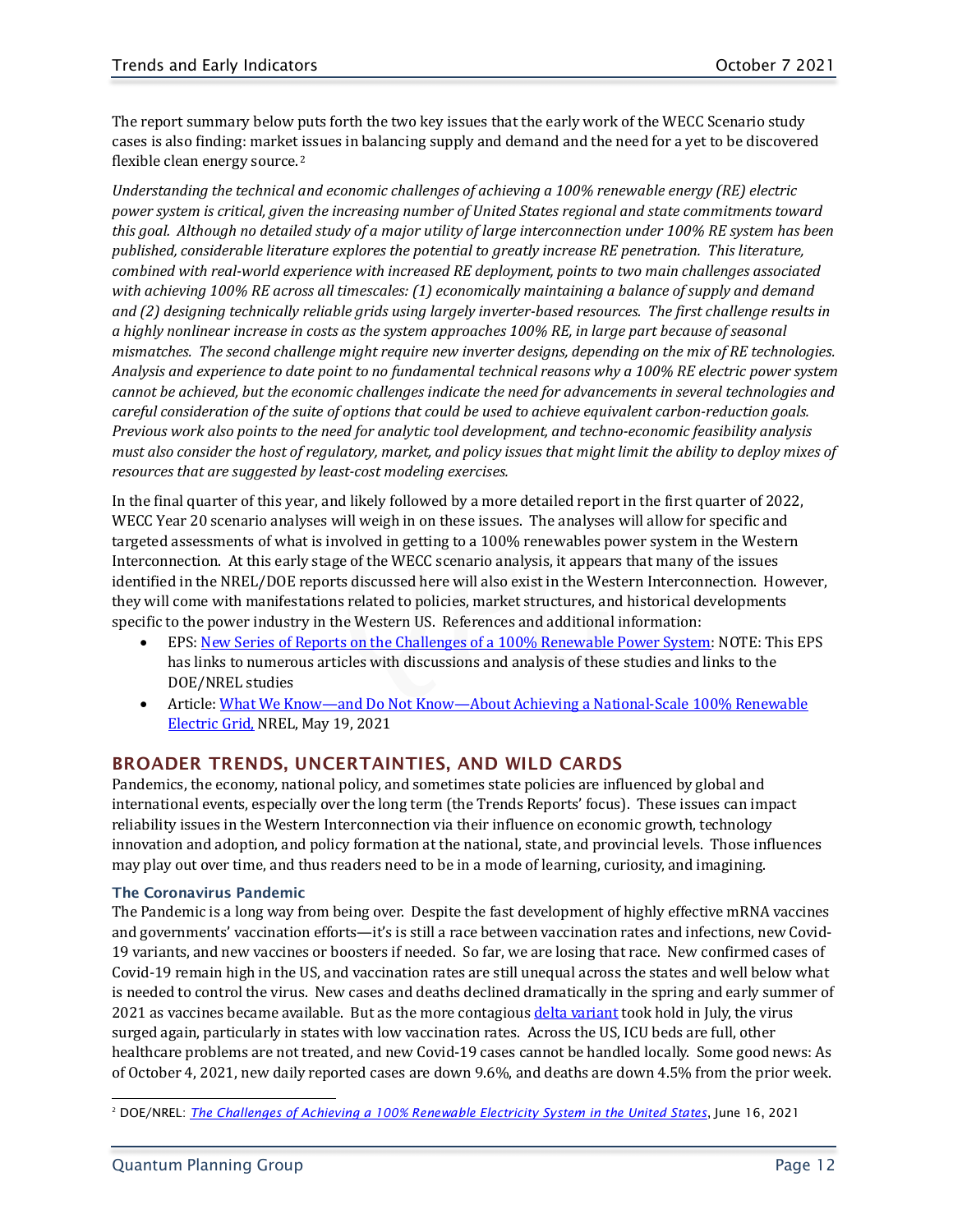At least 43,639,012 cases and 701,988 deaths (more than the Spanish Flu pandemic in 1918-1919) have been reported in the US since February 29, 2020. The current situation is so dire the US health agencies have approved booster shots for the Pfizer and Moderna vaccines and new vaccinations and test requirements. The Pandemic's impacts on power system reliability exist in at least two ways: its impact on economic growth and thus power demand and supply, and the ability to staff and manage electric power systems operations.

Globally, the situation is just as dire. The world also struggles with unequal vaccine rollouts and new threats posed by fast-spreading variants. Some countries find the spread of the virus outpacing their vaccination plans in the face of proliferating variants. Many countries still have not received vaccine doses, and many are significantly undersupplied. As of October 4, 2021, at least 235,141,203 cases and 4,806,444 deaths have been reported worldwide since Feb. 29, 2020. References and additional information:

- The Washington Post[, Guide to the Pandemic,](https://www.washingtonpost.com/coronavirus/) updated hourly.
- Article: Biden vaccine executive order: Businesses with 100-plus workers must require Covid vaccines or tests, The Washington Post, September 9, 2021
- Article[: Child Covid-19 hospitalizations reach a new high as schools reopen. That](https://www.cnn.com/2021/09/08/health/delta-variant-in-kids/index.html)'s not the only [reason to protect kids from Delta, doctors say,](https://www.cnn.com/2021/09/08/health/delta-variant-in-kids/index.html) CNN, September 9, 2021

## <span id="page-12-0"></span>The Economy

North American economies continue to slow in the face of the surge of the Delta Covid-19 variant and supply chain breakdowns. In a survey released on Monday, September 27, 2021, The National Association for Business Economists (NABE) is marking down its forecasts for US growth this year as the Delta variant [takes a](http://www.cnn.com/2021/09/26/investing/stocks-week-ahead/index.html)  [toll on the recovery.](http://www.cnn.com/2021/09/26/investing/stocks-week-ahead/index.html) The panel now expects US GDP growth of 5.6%. Although that's still strong, it marks a downgrade from May when business economists anticipated 6.7% growth. At the same time, economists are bracing for [price spikes](https://www.cnn.com/2021/08/12/investing/premarket-stocks-trading/index.html) to continue through 2021. Consumer prices are expected to surge by 5.1% during the fourth quarter on a year-over-year basis. That's up sharply from a forecast for 2.8% inflation as of May and underscores the sticker shock Americans are experiencing in everything from used cars and gasoline to meat. The good news is that business economists share the Federal Reserve's view that high inflation will prove to be temporary as the economy continues to adjust to Covid. Consumer prices inflation is expected to moderate to 2.4% by the fourth quarter of next year. Higher interest rates also impact general levels of economic growth and can thereby impact electric power demand and thus power prices.

The US Federal Reserve Chairman Jerome Powell noted that the COVID pandemic has permanently changed the U.S. economy, and it is important that the central bank adapts to those changes. "We're not simply going back to the economy that we had before the pandemic," Powell said at a Fed virtual town hall for educators and students. "We need to watch carefully as the economy continues to get through the pandemic and try to understand the ways that the economy has changed and what the implications are for our policy." He noted that those changes range from increased remote work to restaurants offering more take-out meals to real estate agents learning to show homes virtually. Many companies have already made large investments in technology to adapt to the pandemic's challenges. Powell said the heavy investment by companies in new technology means there will be more jobs in the future associated with maintaining that technology but also potential job losses in industries focused on in-person contact. He said some of those industries may be moving to an "automated, no-contact model."

This trend is already showing up in the jobs data, with the recovery slower in industries that rely on public interaction, such as travel, leisure, and hospitality. Those are jobs disproportionately held by women and people of color and typically pay lower wages. These changing work models and the current high levels of unemployed workers affect the power system will play out over the short and long term. Any guesses as outcomes and effects are unknown and speculative at this time. But there will be effects, and we will continue to watch and report on this area. References and additional information:

- Article: Inside America's Broken Supply Chain, Washington Post, September 30, 2021
- Article: Economists slash their forecasts for America's growth, CNN, September 27, 2021
- EPS: Fed['s Powell: There's no returning to pre-pandemic economy](https://www.wecc.org/SystemAdequacyPlanning/_layouts/15/listform.aspx?PageType=4&ListId=%7B89ACA637%2DB651%2D4815%2DBD86%2DCC41C9EFBB70%7D&ID=961&ContentTypeID=0x0100723A927F419C5D49A20E471A32F3AE89)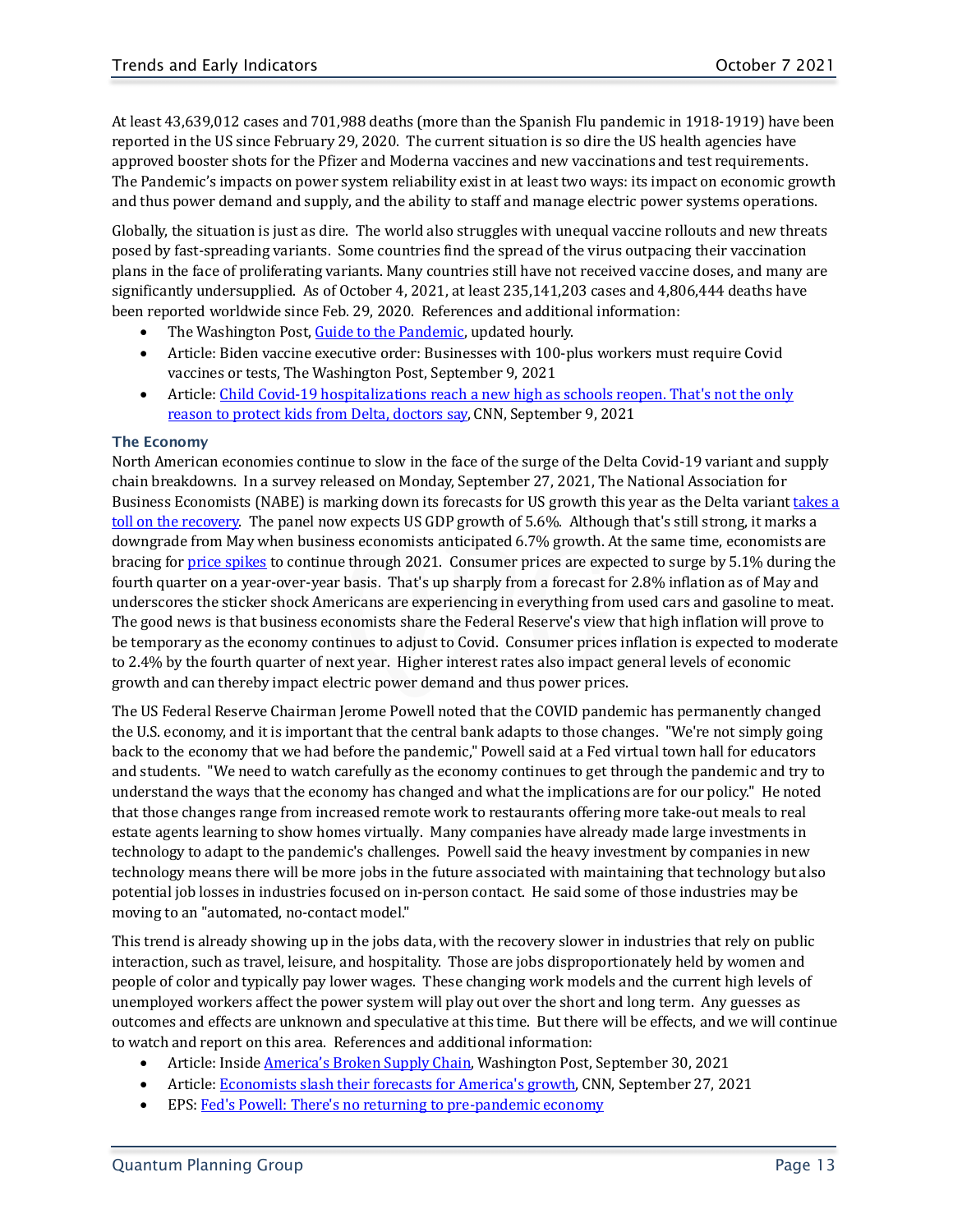- EPS[: Child-care workers are quitting rapidly, a red flag for the economy](https://www.wecc.org/SystemAdequacyPlanning/_layouts/15/listform.aspx?PageType=4&ListId=%7B89ACA637%2DB651%2D4815%2DBD86%2DCC41C9EFBB70%7D&ID=988&ContentTypeID=0x0100723A927F419C5D49A20E471A32F3AE89)
- Article: The Great Resignation Is Going to Be a Shock--Hitting Some Industries Harder Than Others | [Inc.com](https://www.inc.com/rebecca-deczynski/great-resignation-industries-with-most-employees-quitting.html)

As in North America, economies worldwide are experiencing struggles compounded by supply chain blockages due to Asia's renewed surge in Covid-19 infections. Asia—the world's biggest source of manufactured goods—is experiencing turmoil in factories and ports in countries that were once among the most successful at containing the virus. The snarls in Asia—where the United Nations [estimates](https://www.unescap.org/sites/default/d8files/knowledge-products/APTIT%20Trade%20in%20goods_21Dec.pdf) around 42% of global exports are sourced—risk twisting their way through global supply chains just as shipments would usually ramp up for the Christmas holiday shopping season. As earlier snags have shown, problems that start in Asian ports can [ripple slowly,](https://www.bloomberg.com/news/articles/2021-08-12/massive-china-port-shutdown-raises-fears-of-closures-worldwide) showing up later as delays in places like Los Angeles or Rotterdam and higher prices for consumers. And recently, a new threat to the recovery has emerged.

As we have noted in past reports, China has had significant short and long term impacts on the Western Interconnection via trade and economic growth. Imports from China and exports to China are major factors in economic activity in the Western Interconnection. China is now in the midst of an energy crisis which is shaping up as the latest shock to global supply chains as factories in the world's biggest exporter are forced to conserve energy by curbing production.

The disruption comes as producers and shippers race to [meet the demand](https://www.bloomberg.com/news/articles/2021-09-26/from-nairobi-to-ningbo-see-the-supply-shocks-spanning-globe) for everything from clothing to toys for the year-end holiday shopping season. They are grappling with supply lines upended by soaring raw material costs, long delays at ports, and shortages of shipping containers. Chinese manufacturers warn that strict measures to cut electricity use will slash output in economic powerhouses like Jiangsu, Zhejiang, and Guangdong provinces—which together account for almost a third of the nation's gross domestic product - and possibly drive up prices. A significant amount of equipment and components used in the US power system is manufactured in Asia (especially China) and Europe. Many of the major components and apparatus are specially designed and one-off pieces. Supply chain and manufacturing slowdowns may cause delayed BPS and DPS plant, equipment, transmission maintenance and repairs, and new projects. References and additional information:

- EPS[: Global Supply Chains Are Being Battered by Fresh Covid Surges](https://www.wecc.org/SystemAdequacyPlanning/_layouts/15/listform.aspx?PageType=4&ListId=%7B89ACA637%2DB651%2D4815%2DBD86%2DCC41C9EFBB70%7D&ID=958&ContentTypeID=0x0100723A927F419C5D49A20E471A32F3AE89)
- Article[: Record numbers of giant ships are waiting off California | Popular Science \(popsci.com\)](https://www.popsci.com/technology/record-breaking-container-ships-awaiting-entry/)
- Article[: Supply Chains Threatened as Energy Crisis Curbs China Factories -](https://www.bloomberg.com/news/articles/2021-09-27/china-s-electricity-shock-is-latest-supply-chain-threat-to-world) Bloomberg
- Article[: Economists slash their forecasts for America](https://www.cnn.com/2021/09/27/economy/gdp-forecast-nabe/)'s growth CNN
- EPS[: Economic recovery from Covid 'running out of steam' –](https://www.wecc.org/SystemAdequacyPlanning/_layouts/15/listform.aspx?PageType=4&ListId=%7B89ACA637%2DB651%2D4815%2DBD86%2DCC41C9EFBB70%7D&ID=954&ContentTypeID=0x0100723A927F419C5D49A20E471A32F3AE89) OECD
- Article[: 'Widening fault lines' unbalance global recovery | Hellenic Shipping News Worldwide](https://www.hellenicshippingnews.com/widening-fault-lines-unbalance-global-recovery/)
- Article: Northern Trust's 5-Year Market Forecast Calls for Global Economy to Grow by 2.9% | Business **[Wire](https://www.businesswire.com/news/home/20210908005586/en/Northern-Trust%E2%80%99s-5-Year-Market-Forecast-Calls-for-Global-Economy-to-Grow-by-2.9)**

We have an additional discussion on another aspect of the current economy—cryptocurrencies and their impacts on capital and financial markets, the electric power system, and the Chinese banking system—in the Wild Card section on page 16.

## <span id="page-13-0"></span>Climate Change

Global climate change is accelerating, and human-caused emissions of greenhouse gases are the overwhelming cause. There is still time to avoid catastrophic warming this century, but only if countries worldwide stop burning fossil fuels as quickly as possible. In a new report entitled "*Climate Change 2021: The Physical Science Basis*", released on August 7, 2021, from the UN International Climate Change Panel (IPCC), climate scientists reached an "unequivocal" consensus on human-made warming. The findings from the United Nations-backed group throw a key goal of the Paris Agreement into danger as signs of climate change become apparent across every part of the world. The report makes clear that the planet will warm by 1.5° Celsius in the next two decades without drastic moves to eliminate greenhouse gas pollution. The message to world leaders is direr and more unequivocal than ever before.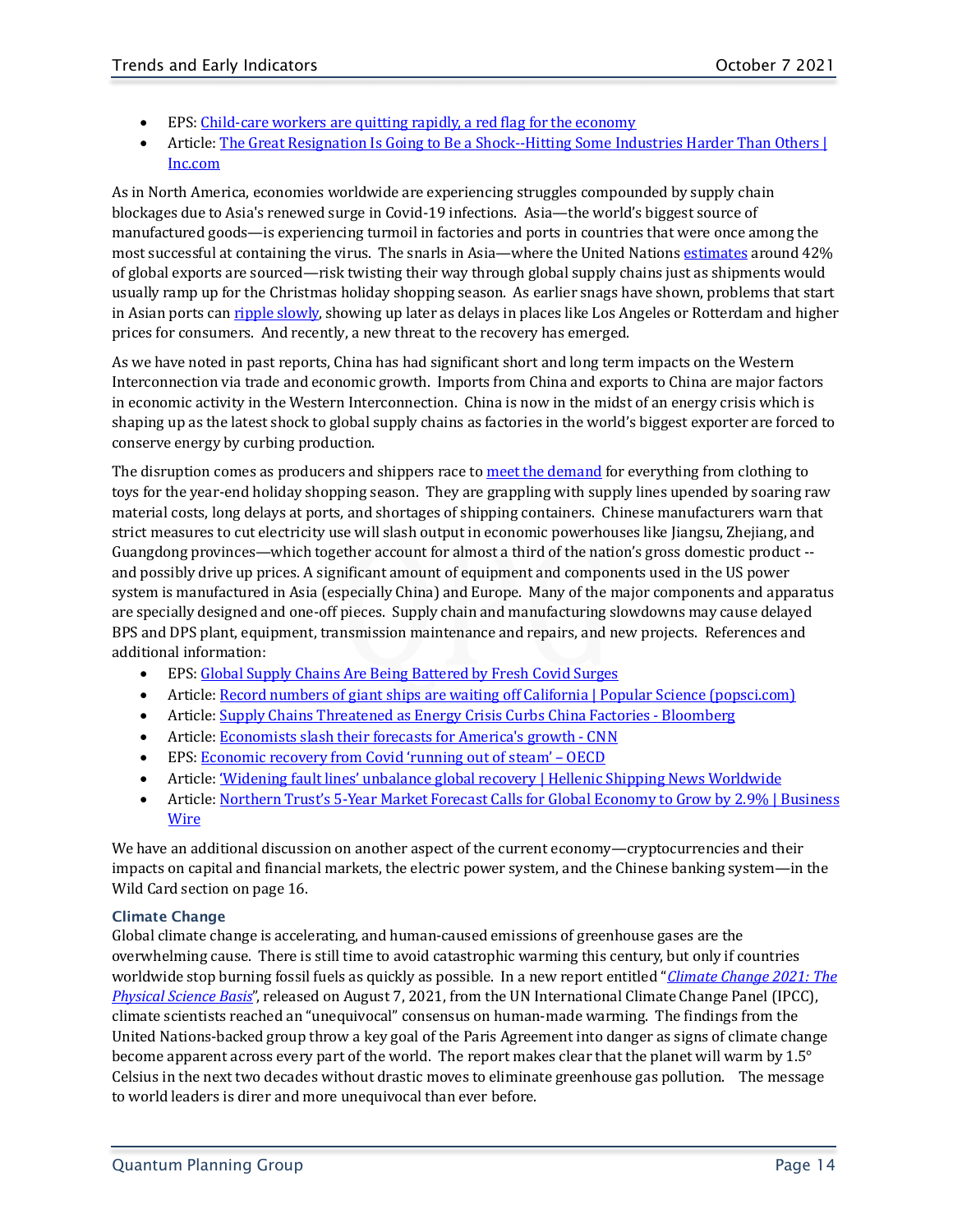One of the most significant recent advances in climate research is in the field of so-called attribution science, which ties global warming to individual weather events such as hurricanes or heat waves. Scientists can now say with certainty that humans are causing more extreme weather, including heavy downpours and extended heat waves and droughts. This whiplash—this increase in both extreme wet and dry events—is projected to increase through the 21st century. Additional warming would be expected to accentuate extreme natural events, one of WECC's current Reliability Risk Priorities.

A month after the report was released, the UN released a new report based on the analysis of global emissions targets submitted by 86 member nations (out of 191 nations signatory to the Paris Agreement). According to the analysis, none of the world's major economies—including the entire G20—has a climate plan that meets their obligations under the 2015 Paris Agreement, despite scientists' [warning that deep cuts to greenhouse](http://www.cnn.com/2021/09/08/us/fossil-fuel-budget-climate-change-study/index.html)  [gas emissions](http://www.cnn.com/2021/09/08/us/fossil-fuel-budget-climate-change-study/index.html) are needed now. In both reports, an urgent need to cut down on methane emissions moved to the forefront. Over 20 years, methane has more than 80 times the heat-trapping power of carbon dioxide, making it a major contributor to the climate crisis.

Taking the two new UN reports and recent events across the Western Interconnection into account, many implications and questions arise for WECC's consideration, in addition to those posed above on page 10.

WECC's Energy, Water, and Climate Change scenario, based on the best understanding of climate issues in 2013-2014, is out of date. In the past two years, understanding the causes of climate change and the ability to forecast the potential impacts have greatly improved. Data and studies have realty improved, and many previous studies are now obsolete. The new reports make clear that the pace of climate change is accelerating and that extreme natural events are developing more often and occurring in clusters. In that light, we see three important questions for WECC.

- 1. Should the Scenarios Work Group update the Energy, Water, and Climate Change scenario in the face of these new findings? Should there be a new Year 20 study based on the updated scenario?
- 2. Should the Studies Subcommittee perform more frequent clustered and multi-variable climate change-related studies and in more near-term timelines?
- 3. Should the Studies Subcommittee create a group, e.g., Work Group or Forum, to deal specifically with Climate Change (or Extreme Weather Events if preferred) to keep information, knowledge, and data current to support new studies and a better understanding of potential reliability risks?

References and additional information:

- EPS[: Climate Scientists Reach 'Unequivocal' Consensus on Human-Made Warming in Landmark](https://www.wecc.org/SystemAdequacyPlanning/_layouts/15/listform.aspx?PageType=4&ListId=%7B89ACA637%2DB651%2D4815%2DBD86%2DCC41C9EFBB70%7D&ID=953&ContentTypeID=0x0100723A927F419C5D49A20E471A32F3AE89)  [Report](https://www.wecc.org/SystemAdequacyPlanning/_layouts/15/listform.aspx?PageType=4&ListId=%7B89ACA637%2DB651%2D4815%2DBD86%2DCC41C9EFBB70%7D&ID=953&ContentTypeID=0x0100723A927F419C5D49A20E471A32F3AE89) – NOTE: This EPS has links to a number of articles that covered the report and include a detailed look at the reports, findings, conclusions, and draw implications - The Report[: Sixth Assessment Report \(ipcc.ch\)](https://www.ipcc.ch/report/ar6/wg1/)
- EPS: The planet is on a ['catastrophic' global warming path, UN report shows](https://www.wecc.org/SystemAdequacyPlanning/_layouts/15/listform.aspx?PageType=4&ListId=%7B89ACA637%2DB651%2D4815%2DBD86%2DCC41C9EFBB70%7D&ID=989&ContentTypeID=0x0100723A927F419C5D49A20E471A32F3AE89) NOTE: This EPS has links to a number of articles that covered the report and include a detailed look at the reports, findings, conclusions, and draw implications
	- The Report: Nationally determined contributions under the Paris Agreement. Synthesis [report by the secretariat | UNFCCC](https://unfccc.int/documents/306848)
- EPS: [NYPA Launches First Study to Assess Potential Impact of Climate Change on Its Operations](https://www.wecc.org/SystemAdequacyPlanning/_layouts/15/listform.aspx?PageType=4&ListId=%7B89ACA637%2DB651%2D4815%2DBD86%2DCC41C9EFBB70%7D&ID=957&ContentTypeID=0x0100723A927F419C5D49A20E471A32F3AE89)
- EPS[: United Nations and U.S. government policy shifts to address social cost of carbon](https://www.wecc.org/SystemAdequacyPlanning/_layouts/15/listform.aspx?PageType=4&ListId=%7B89ACA637%2DB651%2D4815%2DBD86%2DCC41C9EFBB70%7D&ID=967&ContentTypeID=0x0100723A927F419C5D49A20E471A32F3AE89)
- EPS[: Greenhouse Gas Emissions are Concentrated Among Emitters](https://www.wecc.org/SystemAdequacyPlanning/_layouts/15/listform.aspx?PageType=4&ListId=%7B89ACA637%2DB651%2D4815%2DBD86%2DCC41C9EFBB70%7D&ID=964&ContentTypeID=0x0100723A927F419C5D49A20E471A32F3AE89)
- EPS[: To Address the Climate Crisis, More Focus on Methane](https://www.wecc.org/SystemAdequacyPlanning/_layouts/15/listform.aspx?PageType=4&ListId=%7B89ACA637%2DB651%2D4815%2DBD86%2DCC41C9EFBB70%7D&ID=956&ContentTypeID=0x0100723A927F419C5D49A20E471A32F3AE89)
- EPS[: Greenland: enough ice melted on single day to cover Florida in two inches of water](https://www.wecc.org/SystemAdequacyPlanning/_layouts/15/listform.aspx?PageType=4&ListId=%7B89ACA637%2DB651%2D4815%2DBD86%2DCC41C9EFBB70%7D&ID=946&ContentTypeID=0x0100723A927F419C5D49A20E471A32F3AE89)
- EPS[: Gulf Stream Collapse](https://www.wecc.org/SystemAdequacyPlanning/_layouts/15/listform.aspx?PageType=4&ListId=%7B89ACA637%2DB651%2D4815%2DBD86%2DCC41C9EFBB70%7D&ID=944&ContentTypeID=0x0100723A927F419C5D49A20E471A32F3AE89)
- Article[: Climate Crisis Catches Power Companies Unprepared -](https://www.nytimes.com/2021/07/29/climate/electric-utilities-climate-change.html) The New York Times (nytimes.com)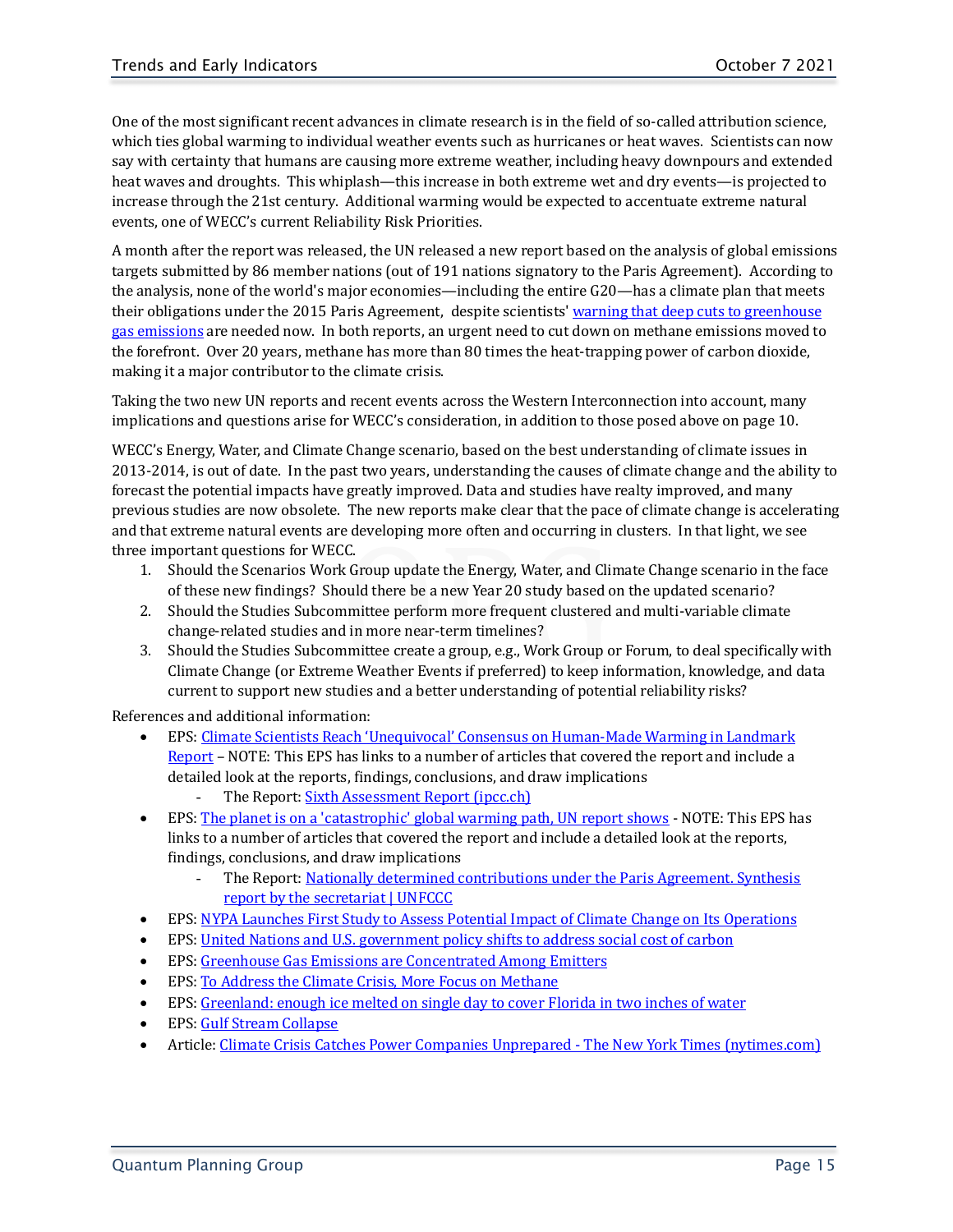#### <span id="page-15-0"></span>Wild Cards

As mentioned in the Second Quarter Trends Report, the power industry is a capital-intensive industry and is thus sensitive to national and global developments in capital markets. Movements in the availability of and cost of financing, especially debt financing, can determine which kinds of assets are built (amount of capital needed), by whom (credit capacity), and at what costs (interest rates on debt). Higher interest rates also impact general levels of economic growth and can thereby impact the electric power demand and thus power prices. For this reason, we have continued to maintain capital and financial market developments as a key driver in WECC scenario analysis.

Wild Cards warrant monitoring and watching to see if any significant issues and risks develop. In this Third Quarter report, we want to alert readers to what might be increasingly risky developments in two financial areas—cryptocurrency markets and the Chinese banking system—that are raising alarms by financial regulatory and national government officials. Financial contagion occurs when the inability of one party to make good on its financial commitments impacts another entity, and then that secondary entity's problems affect others in a cascading-like manner. Generally, the cascade has to be stopped by a lender of last resort, e.g., the Federal Reserve Bank of the United States. This lender takes the credit failure risk from the larger system and generally resolves it over time by holding securities for an extended period until markets can "calm down."

As demonstrated in the 2008-2009 financial crisis, credit and financial markets are connected. Financial contagion can quickly take hold, leading to a seizing up of credit markets impacted by what were thought to be unrelated sectors. Electric power markets, fuel markets, and capital flow into the power sector can be impacted by events in Chinese real estate and cryptocurrency markets. However, the connection may only be apparent only in hindsight

**The Financial System and Cryptocurrencies:** Global financial markets might be influenced by development in the cryptocurrency market in the following ways:

- 1. The price of these currencies can swing wildly, so the value of investments based on holding these currencies can swing wildly, impacting the holder's credit capacity. A credit failure of a large player can then send shocks further into the market (such a credit failure of Lehman Brothers was a trigger for the 2008 global recession, along with housing market speculation)
- 2. There are dark and private markets where crypto-currencies are used to back key financial instruments such as insurance policies. A failure in these hidden markets (again similar to the insurance policies behind mortgage-backed securities, which played a role in 2008) could ratchet through to the larger public market.
- 3. State banking authorities and regulators are becoming increasingly concerned about how growth in crypto-currencies might impact the larger banking system. In many cases, these currencies function outside the banking system, making them useful for criminal activity. A sudden crackdown on this market by a large state player (such as China) could have a big impact on the value and functionality of crypto-currency markets and lead to sudden adjustments that could impact capital cost (interest rates).

Since our last report, there have been additional developments in this space that we think warrant a more heightened sense of awareness. The developments include a closing off of the entire Chinese economy from Bitcoin and cryptocurrency-related transactions by the Chinese central government; additional swings in cryptocurrency market values, movement by the US Treasury Department to quickly consider regulation of cryptocurrencies, including regulation of some forms as investment securities; news coverage of the growing waste stream of digital equipment used to operate and maintain cryptocurrency systems; a growing alarm at the more than \$100 billion levels of transactions occurring in opaque cryptocurrency markets; the entry of major Wall Street banks into the servicing; and trading activity of cryptocurrencies without clarity of the banking risks involved. Any or all of these developments can ripple across the economy, cause a major global financial crisis, stop economic growth in its tracks. They can impact the power system by tightening capital